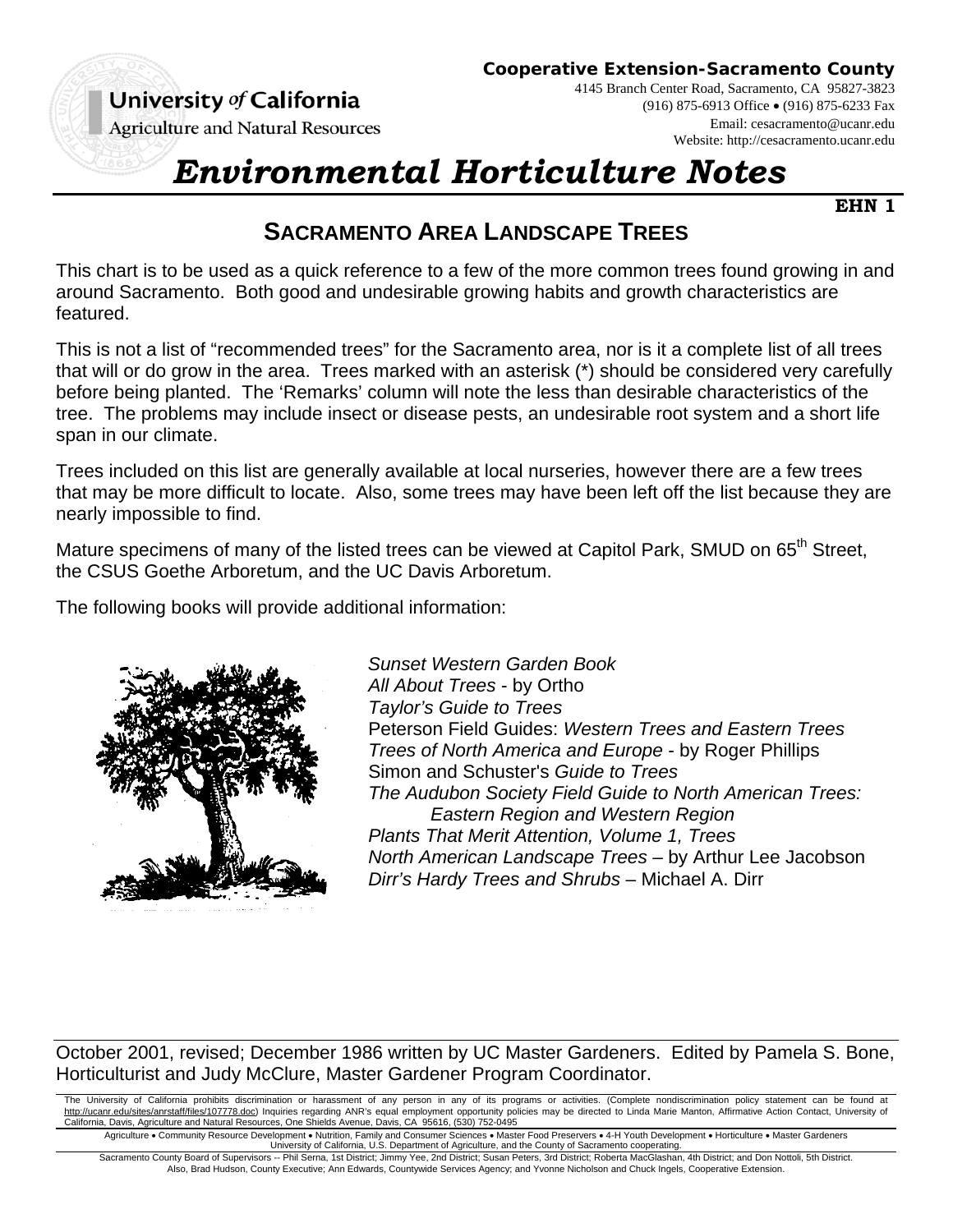| <b>DECIDUOUS TREES</b>                                                        | <b>HEIGHT</b>                                           | <b>SPREAD</b> | <b>ROOTS</b>                       | <b>GROWTH</b>           | <b>LEAVES</b>                          | <b>FLOWERS</b>                       | <b>FRUIT</b>                     | <b>FALL</b><br><b>COLOR</b>   | <b>SOIL</b>            | <b>REMARKS</b>                                                                                                                        |
|-------------------------------------------------------------------------------|---------------------------------------------------------|---------------|------------------------------------|-------------------------|----------------------------------------|--------------------------------------|----------------------------------|-------------------------------|------------------------|---------------------------------------------------------------------------------------------------------------------------------------|
| Acer buergeranum<br>Ay'ser bur-jer-ay'num<br>TRIDENT MAPLE                    | $20 - 35'$                                              | $20 - 35'$    | deep                               | mod-fast,<br>round head | simple,<br>opposite,<br>3-lobed        | yellowish,<br>small                  | winged<br>seeds                  | red,<br>orange,<br>yellow     | moist,<br>drained      | adaptable to most conditions,<br>shreddy bark with age                                                                                |
| Acer campestre<br>Ay'ser kam-pes'tre<br><b>HEDGE MAPLE</b>                    | $20 - 35'$                                              | $20 - 35'$    | deep                               | mod-fast,<br>round head | simple,<br>opposite,<br>3-5 lobes      | greenish,<br>small                   | winged<br>seed                   | yellow                        | moist,<br>drained      | widely adaptable, corky ridges on<br>bark                                                                                             |
| Acer ginnala<br>Ay'ser gin-nā'la<br><b>AMUR MAPLE</b>                         | to $20'$                                                | to $20'$      | deep                               | slow-mod,<br>round head | simple,<br>opposite,<br>3-lobed        | yellowish,<br>fragrant<br>clusters   | winged<br>seed                   | red                           | moist,<br>drained      | very hardy, adaptable                                                                                                                 |
| Acer palmatum<br>Ay'ser pal-may'tum<br><b>JAPANESE MAPLE</b>                  | $15-25'$<br>varies with<br>variety                      | $15 - 30'$    | shallow,<br>not<br>invasive        | mod-slow                | simple,<br>opposite,<br>lobed          | purple, clusters<br>spring           | winged<br>seed                   | Varies with<br>variety        | moist<br>drained       | takes cold, no afternoon sun or<br>wind, occasional aphids, verticillium<br>wilt, leaves may scorch in heat &<br>sun                  |
| Acer platanoides<br>Ay'ser pla-tan-oy'deez<br>NORWAY MAPLE                    | $50-60'$                                                | $40 - 50'$    | shallow                            | fast,<br>round head     | simple<br>opposite,<br>5-lobed         | small, greenish<br>yellow            | winged<br>seed                   | yellow                        | moist<br>drained       | branches may become brittle and<br>break, may scorch, subject to<br>aphids, "Crimson King" has purple<br>leaves and is slower growing |
| Acer rubrum<br>Ay'ser roo'brum<br><b>RED MAPLE</b>                            | $40-60'$                                                | $40 - 60'$    | medium                             | rapid,<br>spreading,    | simple,<br>opposite,<br>lobed          | red,<br>spring                       | winged<br>seed                   | scarlet.<br>orange,<br>yellow | moist,<br>drained      | takes cold, salts, sun, occasional<br>aphids, "Red Sunset' and 'October<br>Glory' have excellent color                                |
| Acer saccharinum*<br>Ay'ser sak-ka-ri'num<br><b>SILVER MAPLE</b>              | $40-60'$                                                | $30 - 50'$    | shallow,<br>spreading,<br>invasive | rapid,<br>oval top      | large, deep<br>lobed                   | green-yellow<br>clusters, spring     | winged<br>seed                   | bright<br>yellow              | moist,<br>drained      | takes sun or shade, many soils,<br>brittle branches, susceptible to<br>aphids, verticillium wilt                                      |
| Aesculus californica<br>Es'kew-lus kal-iff-orn'ik-a<br>CALIFORNIA BUCKEYE     | $15-40'$ ,<br>10-25 $^{\circ}$ in<br>arid<br>conditions | $30 - 40$ "   | shallow,<br>spreading              | moderate,<br>round head | opposite,<br>palmate,<br>compound      | creamy spikes,<br>spring             | gray-green<br>pod, brown<br>seed | brown,<br>late<br>summer      | dry, drained           | takes sun, wind, shade, drought,<br>produces much litter, seed/flower<br>poisonous, drops leaves in summer,<br>California native      |
| Aesculus carnea<br>Es'kew-lus kar'ne-a<br>RED HORSE-CHESTNUT                  | $30 - 50'$                                              | $30-40'$      | deep                               | slow-mod,<br>round head | opposite,<br>palmate,<br>compound      | red/pink<br>spikes,<br>April – May   | brown pods                       |                               | moist, well<br>drained | drops leaves early, leaves scorch in<br>full sun                                                                                      |
| Ailanthus altissima*<br>Ay-lan'thus al-tiss'im-us<br>TREE-OF-HEAVEN           | $30 - 70'$                                              | $40 - 70'$    | shallow<br>suckers                 | rapid,<br>flat top      | alternate,<br>compound,<br>31 leaflets | yellowish,<br>terminal<br>clusters   | yellow to<br>red, winged<br>seed | yellow<br>brown               | any                    | takes any growing condition, male<br>flowers offensive, plant female tree<br>only, considered weedy                                   |
| Albizia julibrissen<br>Al-bizz'ee-a ju-li-bris'sen<br><b>SILK TREE-MIMOSA</b> | $25-30'$                                                | $25 - 40'$    | shallow                            | rapid,<br>flat top      | alternate,<br>compound, 30<br>leaflets | pink fluffy<br>balls, mid-<br>summer | flat pods                        |                               | moist, if<br>drained   | takes sun, cold, poor soil, salts,<br>drought, susceptible to verticillium<br>wilt, litters, seeds sprout                             |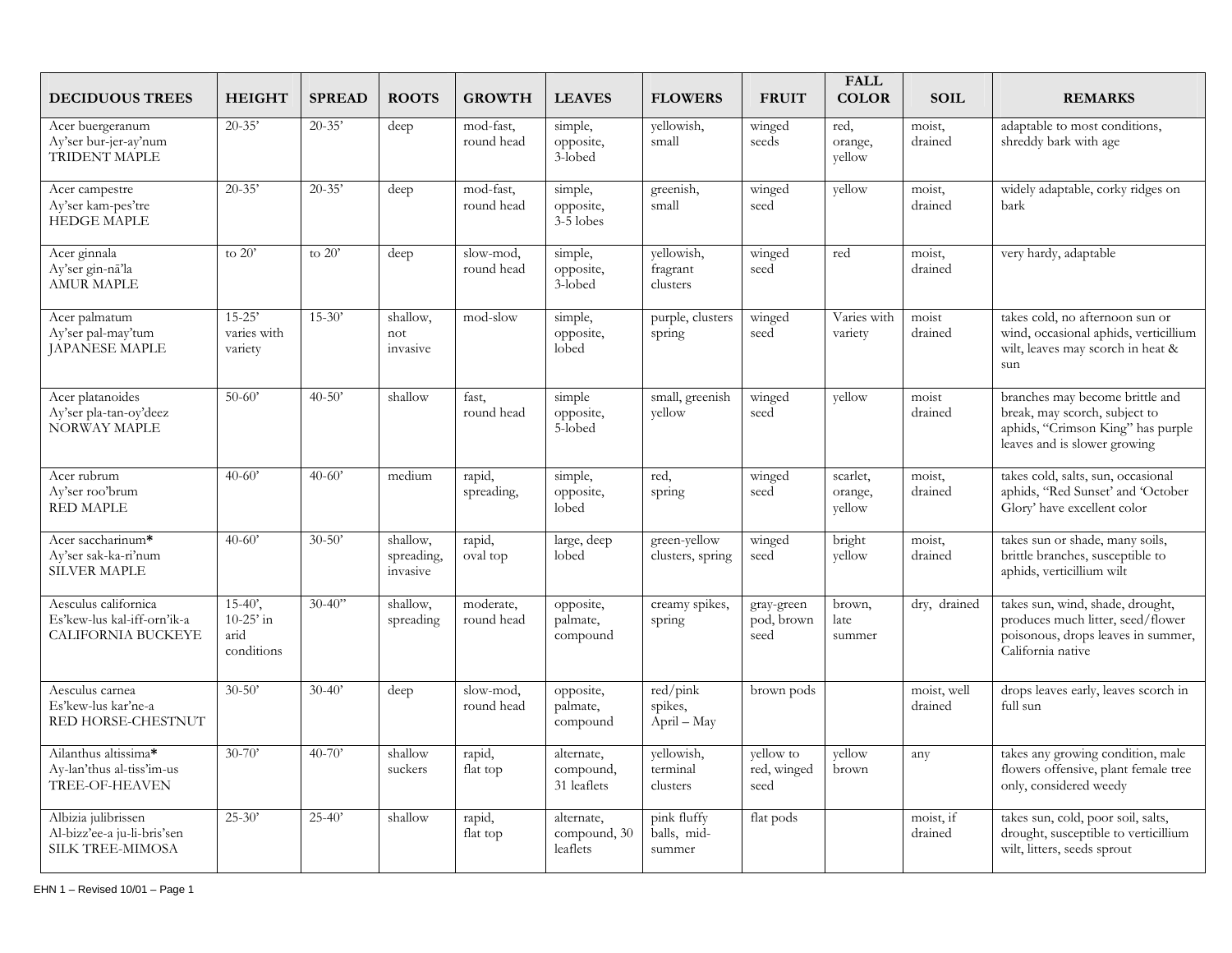| <b>DECIDUOUS TREES</b>                                                                                                          | <b>HEIGHT</b> | <b>SPREAD</b> | <b>ROOTS</b>                                  | <b>GROWTH</b>                     | <b>LEAVES</b>                    | <b>FLOWERS</b>                                 | <b>FRUIT</b>                                                     | <b>FALL</b><br><b>COLOR</b> | <b>SOIL</b>             | <b>REMARKS</b>                                                                                                                                                                                                     |
|---------------------------------------------------------------------------------------------------------------------------------|---------------|---------------|-----------------------------------------------|-----------------------------------|----------------------------------|------------------------------------------------|------------------------------------------------------------------|-----------------------------|-------------------------|--------------------------------------------------------------------------------------------------------------------------------------------------------------------------------------------------------------------|
| Alnus cordata<br>Al'nus kor-day'ta<br>ITALIAN ALDER                                                                             | $35-40'$      | $20 - 25'$    | shallow,<br>may be<br>invasive                | rapid,<br>pyramidal               | simple,<br>alternate,<br>toothed | green catkins                                  | small<br>brown<br>cones                                          |                             | most, moist             | takes sun or shade, roots more<br>restrained than<br>A. rhombifolia                                                                                                                                                |
| Alnus rhombifolia*<br>al'nus rom-bi-fo'li-ya<br>WHITE ALDER                                                                     | $40 - 60'$    | $20 - 40'$    | shallow,<br>invasive                          | rapid,<br>pyramidal               | simple,<br>alternate,<br>toothed | green catkins                                  | small<br>brown<br>cones                                          |                             | moist                   | takes sun or shade, California<br>native, serious borer problem in<br>Sacramento, short-lived                                                                                                                      |
| Betula nigra<br>Bet'yew-la ni'gra<br><b>RIVER BIRCH</b>                                                                         | $50-90'$      | to $30'$      | water<br>deeply to<br>encourage<br>deep roots | rapid,<br>broadly<br>pyramidal    | simple,<br>alternate,<br>toothed | green catkins                                  | conelike,<br>but shatter                                         | yellow                      | moist                   | resistant to bronze birch borer,<br>Bark flakes and curls on older trees<br>to reveal cinnamon, salmon, brown<br>shades                                                                                            |
| Betula pendula<br>Bet'yew-la pen'dew-la<br>WHITE BIRCH                                                                          | $20-40'$      | $8 - 15'$     | shallow,<br>medium                            | rapid,<br>pyramidal               | simple,<br>alternate,<br>toothed | green catkins                                  | conelike,<br>brown, but<br>cones<br>shatter                      | yellow                      | most, moist             | takes sun, shade, susceptible to<br>borers if topped, sunburned or<br>stressed for water, roots sensitive to<br>"lawn herbicides", 'Dalecalica'<br>(Cutleaf Weeping Birch) more<br>stressed by hot, dry conditions |
| Betula platyphylla japonica<br>Bet'yew-la pla-ty-phil'la<br>ja-pon'i-ka<br>JAPANESE WHITE<br><b>BIRCH</b><br>'WHITESPIRE' BIRCH | $40 - 50'$    | to 25'        | water<br>deeply to<br>encourage<br>deep roots | fast, narrowly<br>pyramidal       | simple,<br>alternate,<br>toothed | inconspicuous                                  | conelike,<br>but shatter                                         | yellow                      | moist                   | resistant to bronze birch borer,<br>white bark                                                                                                                                                                     |
| Carpinus betulus<br>Kar-py'nus bet'yew-lus<br><b>EUROPEAN</b><br><b>HORNBEAM</b>                                                | $30 - 40'$    | $30 - 40'$    | deep                                          | slow-mod,<br>densely<br>pyramidal | simple,<br>alternate,<br>toothed | yellow                                         | $\overline{3$ -pronged<br>seed, wings<br>in drooping<br>clusters |                             | moist, but<br>adaptable | retains leaves into winter,<br>"fastigiata" narrow in youth<br>becoming oval to 25' wide                                                                                                                           |
| Castanea sativa<br>kas-tay'ne'a sa-tī'va<br>SPANISH CHESTNUT                                                                    | $40 - 60'$    | $20 - 40'$    | deep                                          | moderate                          | simple,<br>alternate,<br>toothed | catkins with<br>creamy white,<br>small flowers | edible nuts,<br>enclosed in<br>prickly<br>burrs                  |                             | moist, well<br>drained  | litter, pollen has disagreeable odor                                                                                                                                                                               |
| Catalpa bignonioides*<br>ka-tal'pa big-no-ni-oy'deez<br>CATALPA-CIGAR TREE                                                      | $40 - 60'$    | $40 - 65'$    | deep                                          | rapid,<br>round top               | simple,<br>opposite,<br>entire   | white clusters,<br>May-June                    | to $12"$<br>brown pods                                           |                             | most                    | takes sun, shade, cold, salts,<br>drought, weak-wooded, messy,<br>short-lived, tropical looking                                                                                                                    |
| Celtis australis<br>Sel'tis aw-straw'lis<br><b>EUROPEAN</b><br><b>HACKBERRY</b>                                                 | $50 - 70'$    | $40 - 50'$    | medium<br>to deep                             | fast.<br>round head               | simple,<br>alternate,<br>toothed | inconspicuous                                  | small<br>purple<br>berries                                       |                             | most                    | takes sun, wind, smoke, dust,<br>drought, one of the best species for<br>lawns, parking lots                                                                                                                       |
| Celtis occidentalis<br>Sel'tis ok-si-den-tay'lis<br><b>COMMON HACKBERRY</b>                                                     | $40 - 50 +$   | $40 - 50'$    | medium                                        | moderate,<br>round, oval<br>crown | simple,<br>alternate,<br>toothed | greenish<br>inconspicuous                      | dark purple<br>berries                                           | yellow                      | most,<br>adaptable      | tolerates drought, wind, smoke,<br>dust, dry heat                                                                                                                                                                  |
| Celtis sinensis<br>Sel'tis si-nen'sis<br><b>CHINESE HACKBERRY</b>                                                               | $40-50'$      | $40 - 60'$    | medium<br>to deep                             | fast,<br>round head               | glossy<br>toothed                | inconspicuous                                  | small, dry,<br>scarlet<br>berries                                | not<br>effective            | most                    | takes sun, wind, smoke, dust,<br>drought, smaller tree & leaves than<br>European hackberry, good lawn<br>tree                                                                                                      |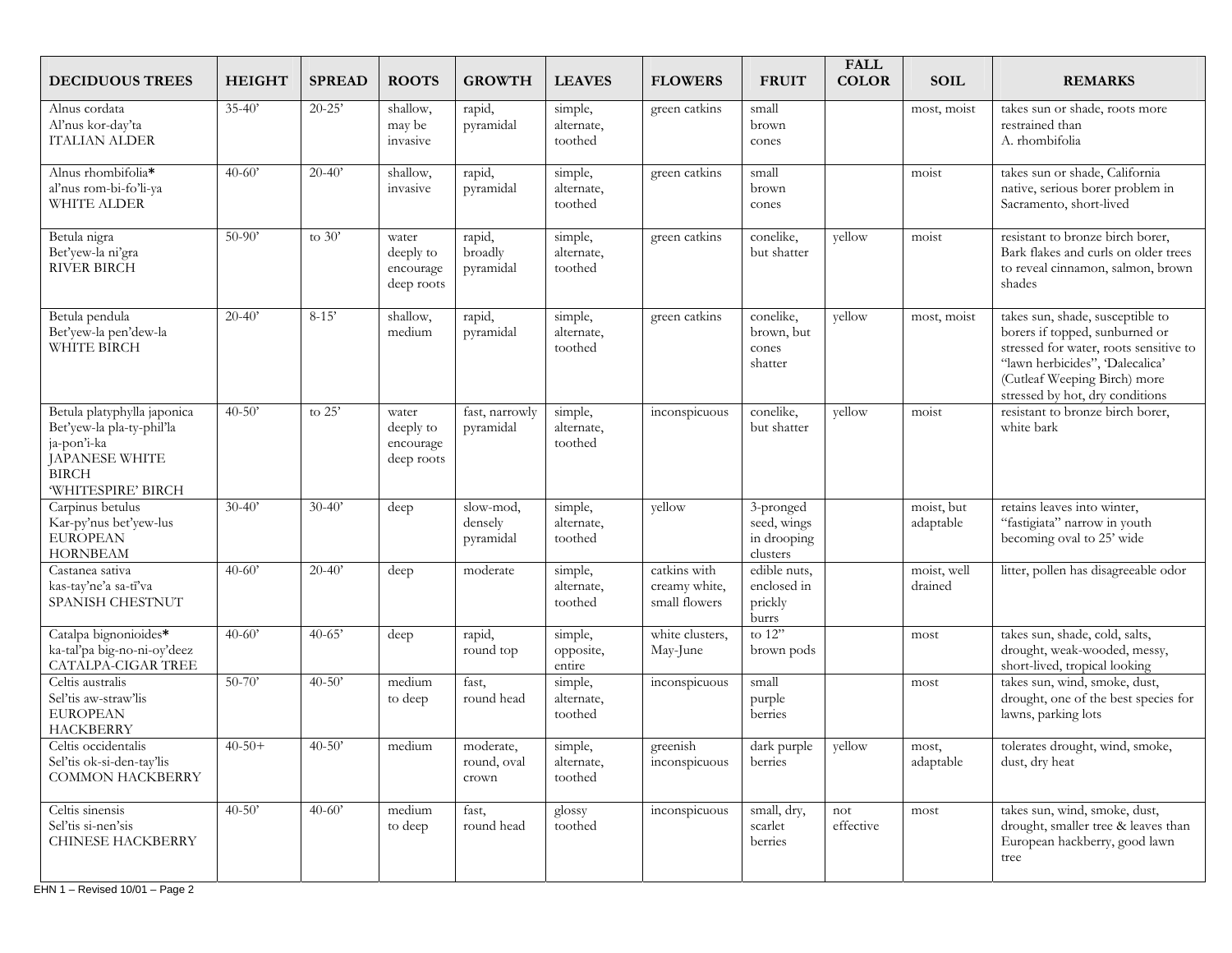| <b>DECIDUOUS TREES</b>                                                                                                            | <b>HEIGHT</b> | <b>SPREAD</b> | <b>ROOTS</b> | <b>GROWTH</b>                     | <b>LEAVES</b>                         | <b>FLOWERS</b>                                                                                    | <b>FRUIT</b>                      | <b>FALL</b><br><b>COLOR</b> | <b>SOIL</b>            | <b>REMARKS</b>                                                                                                                                                                                                                                             |
|-----------------------------------------------------------------------------------------------------------------------------------|---------------|---------------|--------------|-----------------------------------|---------------------------------------|---------------------------------------------------------------------------------------------------|-----------------------------------|-----------------------------|------------------------|------------------------------------------------------------------------------------------------------------------------------------------------------------------------------------------------------------------------------------------------------------|
| Cercis canadensis<br>ser'sis kan-a-den'sis<br><b>EASTERN REDBUD</b>                                                               | $20 - 30'$    | $25-30'$      | deep         | moderate                          | simple,<br>alternate,<br>heart-shaped | $\frac{1}{2}$ long, pink,<br>pea-like, late<br>$Mar - early$<br>April                             | $2-3"$ long<br>pods               | yellow,<br>brown            | moist, well<br>drained | sun or partial shade, does not<br>tolerate wet conditions with poor<br>drainage, most common cultivars<br>include 'Alba' (white flowers)<br>'Forest Pansy' (purple foliage, needs<br>some shade) 'Oklahoma' (wine red<br>flowers with thick glossy leaves) |
| Cercis occidentalis<br>Ser'sis ox-id-ent-tay'lis<br><b>WESTERN REDBUD</b>                                                         | $10 - 18'$    | $10 - 18'$    | medium       | slow-mod.<br>shrub or tree        | heart-shaped                          | magenta,<br>spring                                                                                | brown pods                        | yellow to<br>red            | most,<br>drained       | takes sun, drought, cold, California<br>Native, oakroot fungus resistant                                                                                                                                                                                   |
| Chionanthus retusus<br>Kī-o-nan'thus re-tu'sus<br>CHINESE FRINGE TREE                                                             | to $20'$      | to $20'$      | deep         | slow,<br>round head               | simple,<br>opposite                   | small, white, in<br>showy clusters                                                                | blue berry<br>on female           | vivid<br>yellow             | moist, well<br>drained | best in sunny but sheltered location                                                                                                                                                                                                                       |
| Chitalpa taskentensis<br>Chi-tal'pa tas-ken-ten'sis<br><b>CHITALPA</b><br>(Hybrid of Chilopsis linearis<br>& Catalpa bignoniodes) | $20 - 30'$    | $20 - 30'$    |              | mod-fast                          | simple,<br>alternate,<br>entire       | long blooming,<br>pink ('Pink<br>Dawn'), white<br>('Morning<br>Cloud')                            |                                   | yellowish-<br>green         | well drained           | tolerates drought                                                                                                                                                                                                                                          |
| Cladrastis lutea<br>Kla-dras'tis lu'tēa<br>YELLOWWOOD                                                                             | $30 - 35'$    | $15 - 20'$    | deep         | slow, open,<br>rounded<br>crown   | alternate,<br>compound                | white, fragrant,<br>pendant,<br>bloom may<br>skip years and<br>may not<br>bloom until 10<br>years | flat, thin<br>pods 3-4"<br>long   | yellow                      | moist, well<br>drained | brittle branches with narrow<br>crotches                                                                                                                                                                                                                   |
| Cornus florida<br>Kor'nus flor'id-a<br><b>FLOWERING</b><br><b>DOGWOOD</b>                                                         | $15 - 20'$    | $15 - 25'$    | deep         | $slow -$<br>moderate,<br>flat top | simple,<br>opposite,<br>entire        | white, pink<br>bracts<br>April                                                                    | scarlet<br>berry<br>clusters      | red                         | Well drained           | needs some shade, no wind, will<br>scorch in full sun, best under<br>other trees                                                                                                                                                                           |
| Cornus kousa<br>Kor'nus koo'sa<br>KOUSA DOGWOOD                                                                                   | $20 - 30'$    | $15 - 20'$    | deep         | $slow - mod$<br>round<br>crown    | simple,<br>opposite,<br>entire        | white, petal-<br>like bracts<br>with pointed<br>tips                                              | like large<br>raspberries         |                             | acid, well<br>drained  | resistant to anthracnose,<br>afternoon shade, blooms later<br>than Cornus florida                                                                                                                                                                          |
| Cotinus coggyria<br>Ko-ty'nus ko-jy'gree-ah<br>SMOKE TREE                                                                         | $12 - 15'$    | $10-15'$      | medium       | moderate,<br>round head           | simple,<br>alternate,<br>entire       | yellow<br>clusters,<br>May-June                                                                   | pinkish<br>clusters.<br>June-July | scarlet,<br>orange          | Well drained           | takes sun, desert conditions, poor<br>soil, multi-trunk tree, at its best<br>under stress, 'Royal Purple'<br>retains purple leaves through the<br>summer                                                                                                   |
| Crataegus laevigata<br>Krat-ee'gus lee-vi-gay'ta<br><b>ENGLISH HAWTHORN</b>                                                       | $18-25'$      | $15 - 20'$    | medium       | moderate,<br>round head           | simple,<br>alternate,<br>toothed      | white clusters,<br>May-June                                                                       | scarlet<br>berries                | red,<br>orange              | most                   | takes sun, salts, drought, cold,<br>susceptible to aphids, fireblight,<br>leafspot, has thorns, many color<br>variations, 'Paul's Scarlet' a<br>favorite                                                                                                   |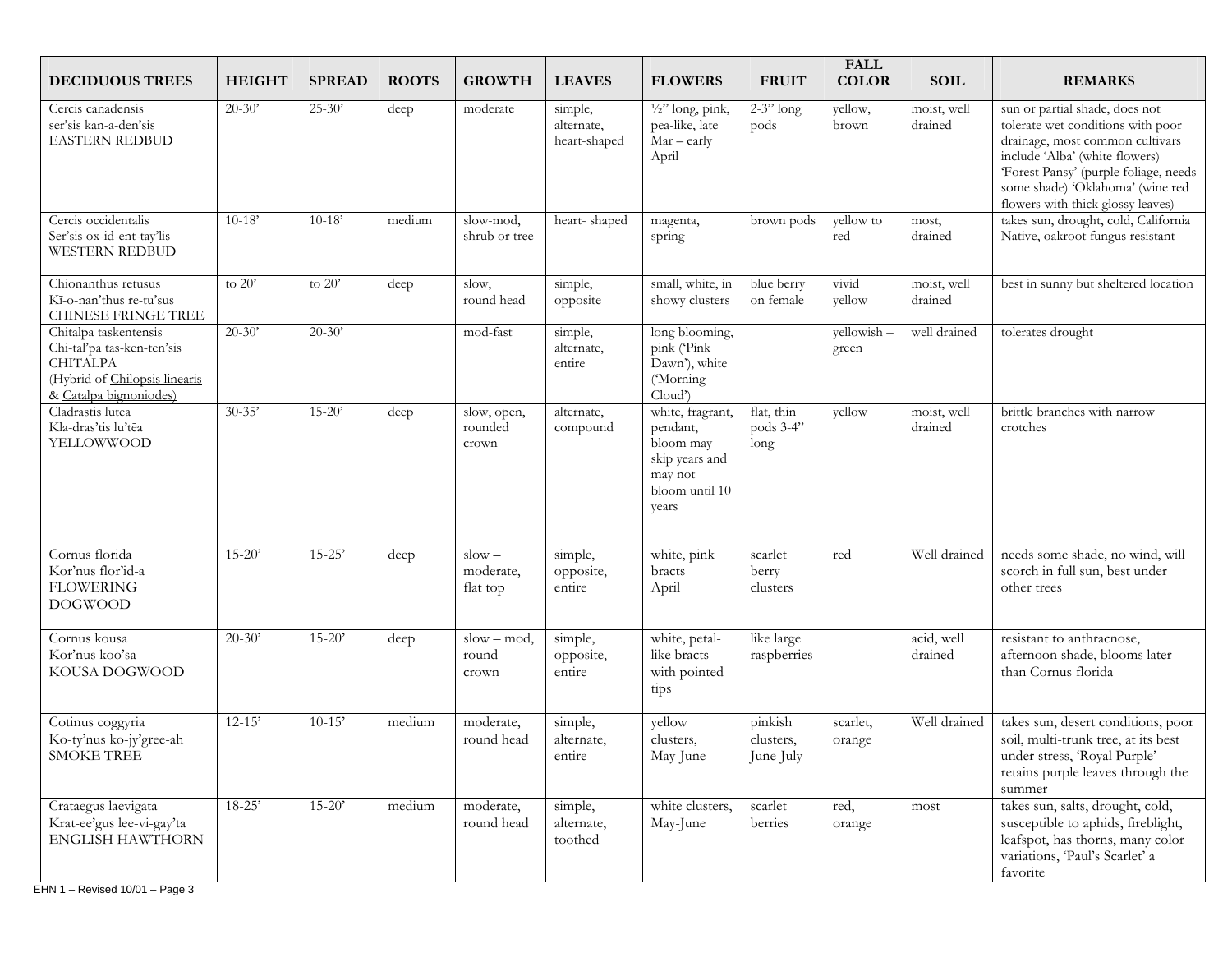| <b>DECIDUOUS TREES</b>                                                                                                                                           | <b>HEIGHT</b> | <b>SPREAD</b> | <b>ROOTS</b>                      | <b>GROWTH</b>                           | <b>LEAVES</b>                                                                          | <b>FLOWERS</b>                                             | <b>FRUIT</b>                                              | <b>FALL</b><br><b>COLOR</b>   | <b>SOIL</b>            | <b>REMARKS</b>                                                                                                                                                                                               |
|------------------------------------------------------------------------------------------------------------------------------------------------------------------|---------------|---------------|-----------------------------------|-----------------------------------------|----------------------------------------------------------------------------------------|------------------------------------------------------------|-----------------------------------------------------------|-------------------------------|------------------------|--------------------------------------------------------------------------------------------------------------------------------------------------------------------------------------------------------------|
| Crataegus phaenopyrum<br>Krat-ee'gus fee-no-py'rum<br><b>WASHINGTON THORN</b>                                                                                    | $20 - 30'$    | $20-25'$      | medium                            | moderate<br>round,<br>zigzag            | simple,<br>alternate,<br>toothed                                                       | white clusters,<br>May-June                                | red berries                                               | red,<br>orange                | most,<br>drained       | takes sun, salt, drought, cold may<br>get aphids, has thorns, least<br>susceptible to fireblight                                                                                                             |
| Diospyros kaki<br>Di-os'-pi-ros ka-ke<br><b>ORIENTAL</b><br><b>PERSIMMON</b>                                                                                     | $25 - 30'$    | $30 - 40'$    | deep                              | moderate,<br>round head,<br>wide spread | simple,<br>leathery, oval                                                              | yellow/white,<br>not showy                                 | orange,<br>scarlet,<br>fleshy                             | yellow,<br>orange,<br>scarlet | most,<br>drained       | full sun, drought tolerant, good<br>lawn tree, 'Fuyu' apple-like fruit,<br>'Hachiya' large pointed fruit, eat<br>when mushy                                                                                  |
| Fagus sylvatica<br>Fay'-gus sil-vat'i-ca<br><b>EUROPEAN BEECH</b>                                                                                                | $50 - 60'$    | $35 - 50'$    | shallow                           | moderate,<br>round head,<br>pyramidal   | alternate,<br>simple, entire                                                           | inconspicuous                                              | small<br>prickly<br>burr                                  | bronze                        | moist<br>well drained  | doesn't like dry heat.<br>'Atropunicea' Copper Beech,<br>Purple Beech most commonly<br>planted cultivar has red leaves<br>that darken to purple                                                              |
| Firmiana simplex<br>Fir-mi-ay'na sim'plex<br><b>CHINESE PARASOL</b><br>TREE                                                                                      | $20 - 40'$    | $15 - 40'$    | average to<br>deep                | mod-fast,<br>round head                 | alternate,<br>simple,<br>palmate                                                       | small,<br>greenish<br>white                                | pods 2-4"<br>long with<br>pea-sized<br>seed along<br>edge | bright<br>yellow              | moist, well<br>drained | brownish fluid released by<br>opening seed pods                                                                                                                                                              |
| Fraxinus velutina*<br>Frax-eye'nus vel-yew'tin-a<br>ARIZONA ASH<br>(Modesto Ash)                                                                                 | $30 - 50'$    | $20 - 40'$    | shallow,<br>invasive              | moderate,<br>round head                 | opposite,<br>compound, 3-<br>5 leaflets                                                | not effective                                              | brown,<br>winged                                          | deep<br>yellow                | most, moist            | subject to anthracnose (fungus),<br>aphids, borers, plant bugs,<br>mistletoe, narrow crotch angles<br>cause splitting, over planted,<br>sensitive to lawn herbicides.                                        |
| ash/lilac borer, attacks and may kill young trees. Control is difficult once the borer is inside the tree. For more information on control, contact this office. |               |               |                                   |                                         |                                                                                        |                                                            |                                                           |                               |                        | NOTE: F. holotricha 'Moraine', F. oxycarpa 'Raywood', and F. uhdei-Evergreen ash, have been popular substitutes for Arizona and Modesto Ash. Consider carefully before planting, because a serious pest, the |
| Gleditsia triacanthos<br>Gled-it'sia tri-a-can'thos<br>THORNLESS HONEY<br><b>LOCUST</b>                                                                          | $50-60'$      | $50 - 60'$    | medium,<br>spreading,<br>invasive | fast, open<br>spreading                 | alternate,<br>compound,<br>many leaflets                                               | greenish,<br>fragrant,<br>May-July                         | brown<br>seed pods                                        | yellow                        | any                    | takes heat, cold, salts wind, drought,<br>gets honey locust pod gall midge<br>(no control), lacy looking, good<br>lawn tree 'Moraine' and 'Sunburst<br>(yellow new foliage) subject to wind<br>breakage      |
| Gymnocladus dioica<br>Jim-nok'la-dus di-o'-i-ca<br><b>KENTUCKY COFFEE</b><br><b>TREE</b>                                                                         | $50-60'+$     | $45 - 50'$    | deep                              | slow,<br>rounded<br>crown               | alternate,<br>compound,<br>entire                                                      | small, greenish<br>white, fragrant<br>on female            | female has<br>$6-10"$ long<br>pods                        | yellow                        | moist,<br>well drained | light shade, picturesque habit in<br>winter                                                                                                                                                                  |
| Juglans hindsii<br>Joo'glans hind'si-eye<br>CALIFORNIA BLACK<br><b>WALNUT</b>                                                                                    | $30 - 60'$    | $40 - 70'$    | deep                              | moderate,<br>broad head                 | alternate,<br>compound, 19<br>leaflets                                                 | not effective                                              | edible<br>brown nuts                                      | yellow                        | deep, well<br>drained  | susceptible to aphids, drought<br>tolerant, does poorly in lawns, other<br>plants don't do well underneath                                                                                                   |
| Koelreuteria bipinnata<br>kol-rew-tere'ee-a<br>by-pin-na-ta<br>CHINESE FLAME TREE                                                                                | $20-40'$      | $30-40'$      | deep                              | slow-mod,<br>flat-topped                | compound,<br>alternate,<br>papery cap-<br>sules 2" long<br>in orange, red<br>or salmon | small yellow<br>flowers in<br>large showy<br>loose upright | $2"$ long<br>capsules,<br>rose-pink                       | yellow                        | most, well<br>drained  | moderate watering, withstands<br>wind, drought, heat, air pollution                                                                                                                                          |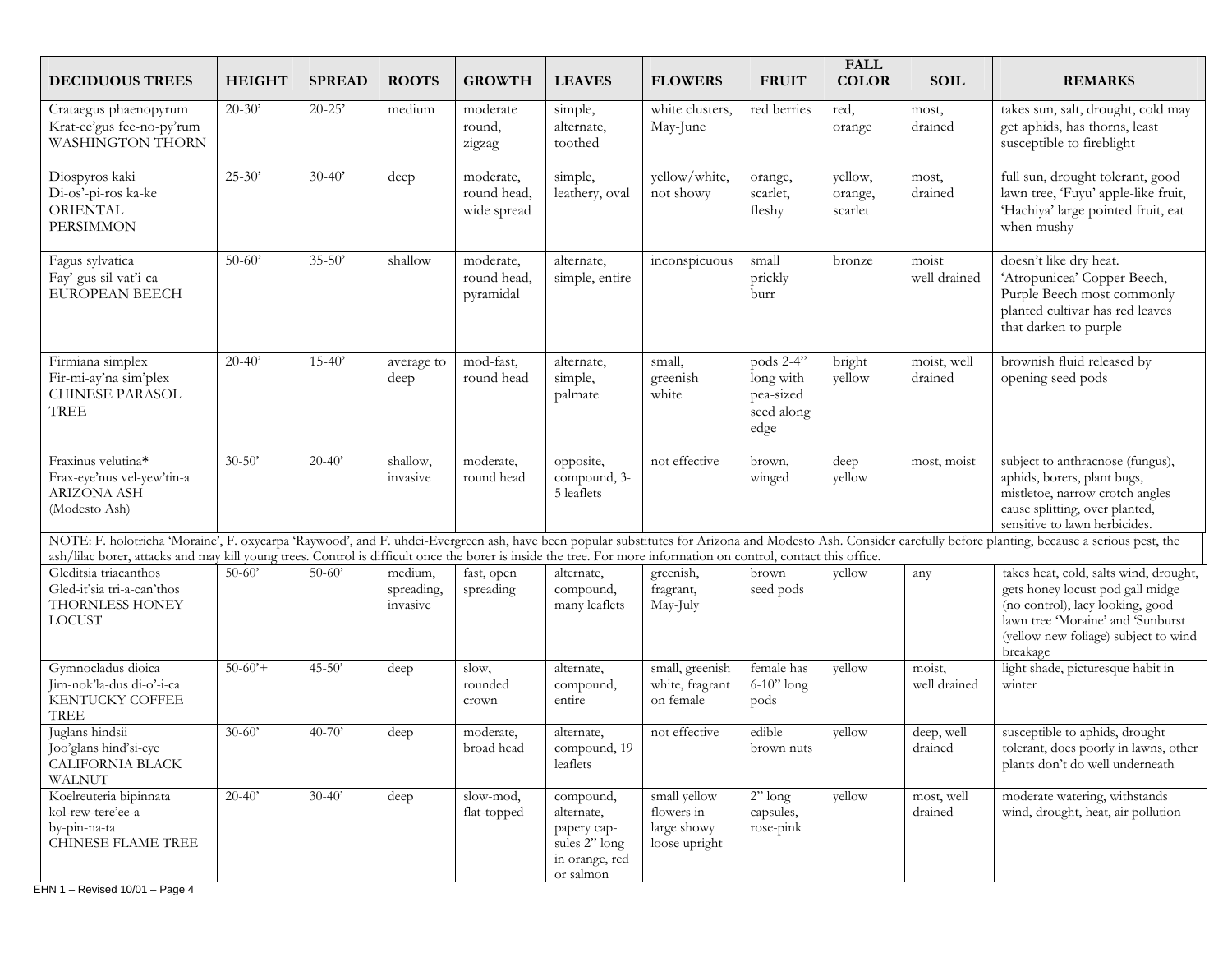| <b>DECIDUOUS TREES</b>                                                                              | <b>HEIGHT</b>                          | <b>SPREAD</b>                          | <b>ROOTS</b>                     | <b>GROWTH</b>                            | <b>LEAVES</b>                            | <b>FLOWERS</b>                                                 | <b>FRUIT</b>                                        | <b>FALL</b><br><b>COLOR</b>                              | <b>SOIL</b>            | <b>REMARKS</b>                                                                                                                                                                                                                            |
|-----------------------------------------------------------------------------------------------------|----------------------------------------|----------------------------------------|----------------------------------|------------------------------------------|------------------------------------------|----------------------------------------------------------------|-----------------------------------------------------|----------------------------------------------------------|------------------------|-------------------------------------------------------------------------------------------------------------------------------------------------------------------------------------------------------------------------------------------|
| Koelreuteria paniculata<br>Kol-rew-tere'ee-ah<br><b>GOLDENRAIN TREE</b>                             | $20 - 30'$                             | $15 - 20'$                             | deep                             | slow, round<br>head                      | alternate,<br>compound, 15<br>leaflets   | yellow<br>panicles,<br>May-June                                | red-brown<br>papery<br>capsule                      | yellow                                                   | most,<br>drained       | takes sun, cold, salts, drought, wind,<br>smoke, dust, & heavy clay soils if<br>drained, seeds sprout                                                                                                                                     |
| Laburnum watereri<br>La-bur'num wa'ter-eri<br><b>GOLDENCHAIN TREE</b>                               | $20 - 30'$                             | $12 - 15'$                             |                                  | moderate.<br>upright, vase-<br>shaped    | alternate,<br>compound,<br>trifoliate    | yellow pea-like<br>in 10-20" long<br>pendulous<br>clusters     | Pods<br>poisonous                                   |                                                          | moist, well<br>drained | subject to chlorosis in alkaline sols,<br>needs afternoon shade but good air<br>circulation                                                                                                                                               |
| Lagerstroemia indica<br>La-ger-strome'ee-ah<br>in'dic-a<br><b>CRAPE MYRTLE</b>                      | $10 - 25'$                             | $10 - 25'$                             | shallow                          | moderate,<br>vase-shaped                 | simple,<br>opposite,<br>entire           | pink, red,<br>white, lavender<br>purple panicles<br>July-Sept. | brown,<br>woody<br>capsule                          | red, gold                                                | most,<br>drained       | needs full sun, tolerates some<br>drought, cold, some salts, suckers,<br>susceptible to powdery mildew,<br>must prune yearly for flowers,<br>Indian tribes varieties (e.g.<br>'Muskegee', 'Tuscarora', 'Natchez')<br>are mildew resistant |
| Liquidambar styraciflua*<br>Lik-wid-amb'ar<br>sty-rass-ifflew-a<br>LIQUIDAMBAR-<br><b>SWEET GUM</b> | $50-60'$                               | $20 - 25'$                             | shallow,<br>surface,<br>invasive | moderate,<br>pyramidal                   | simple,<br>alternate,<br>7 lobes         | yellow, spring                                                 | thorny,<br>brown burs                               | crimson,<br>yellow,<br>orange,<br>varies with<br>variety | deep, moist            | litters burs, roots heave pavement,<br>susceptible to redhumped<br>caterpillar, 'Rotundiloba' (purple<br>foliage does not form seed balls in<br>fall.) Branches on older trees<br>subject to breakage                                     |
| Liriodendron tulipifera<br>Li-re-o-dend'ron<br>tew-lip-if'er-a<br><b>TULIP TREE</b>                 | $50 - 80'$                             | $25 - 40'$                             | deep,<br>spreading               | moderate,<br>pyramidal                   | simple,<br>alternate,<br>entire          | greenish<br>yellow and<br>orange<br>May                        | brown<br>seed-cones                                 | yellow                                                   | deep, moist            | takes sun, cold, susceptible to scale,<br>aphids, has unusual lyre-shaped<br>leaf, good lawn tree                                                                                                                                         |
| Magnolia soulangiana<br>Mag-nol'ee-ah<br>sue-lan-gee'ana<br><b>SAUCER MAGNOLIA</b>                  | $15 - 25'$                             | $15 - 30'$                             | deep,<br>fibrous                 | slow, oval<br>top                        | simple,<br>alternate,<br>entire          | white, pink,<br>purplish<br>fragrant,<br>Feb-March             | Red seeds<br>in pinkish<br>cones,<br>seldom<br>seen |                                                          | moist,<br>drained      | roots sensitive to digging or<br>moving, incorrectly called "Tulip<br>Tree"                                                                                                                                                               |
| Magnolia stellata<br>Mag-nol'ee-ah stell-ay'ta<br><b>STAR MAGNOLIA</b>                              | to $15'$                               | to $15'$                               | deep,<br>fibrous                 | slow,<br>shrubby,<br>rounded             | simple,<br>alternate,<br>entire          | white,<br>Feb-March                                            |                                                     | yellow,<br>brown                                         | moist,<br>drained      | roots resent digging or moving                                                                                                                                                                                                            |
| Malus species<br>May'lus<br><b>CRABAPPLE</b>                                                        | most 15-25'<br>but can be<br>$8 - 40'$ | most 15-<br>25' but can<br>be $10-40'$ | deep                             | most<br>moderate,<br>structure<br>varies | simple,<br>alternate,<br>toothed         | white, pink<br>red, single to<br>double                        | varies<br>widely                                    | red, orange<br>or yellow                                 | adaptable              | more tolerant of wet soils than<br>many flowering trees, may get fire<br>blight                                                                                                                                                           |
| Melia azedarach*<br>Mee'lia az-ed'ay-rak<br><b>CHINA BERRY</b><br>(Texas Umbrella)                  | $25 - 40'$                             | $30 - 40'$                             | medium                           | moderate,<br>umbrella,<br>spreading      | alternate,<br>compound,<br>many leaflets | lilac clusters<br>April-May                                    | yellowish<br>white, hard<br>berries                 |                                                          | most, dry              | takes sun, cold, salts drought, poor<br>soil, berries poisonous, weak-<br>wooded, short-lived, suckers,<br>berries sprout                                                                                                                 |
| Morus alba 'Fruitless'*<br>Mo"rus al'ba<br>WHITE MULBERRY                                           | $30 - 60'$                             | $30 - 60'$                             | shallow,<br>surface,<br>invasive | rapid, round<br>head                     | simple,<br>alternate,<br>toothed         | not effective                                                  | no fruit                                            | yellow,<br>brown                                         | most,<br>drained, dry  | casts dense shade, roots extremely<br>invasive, subject to chlorosis,<br>bacterial blight, over planted                                                                                                                                   |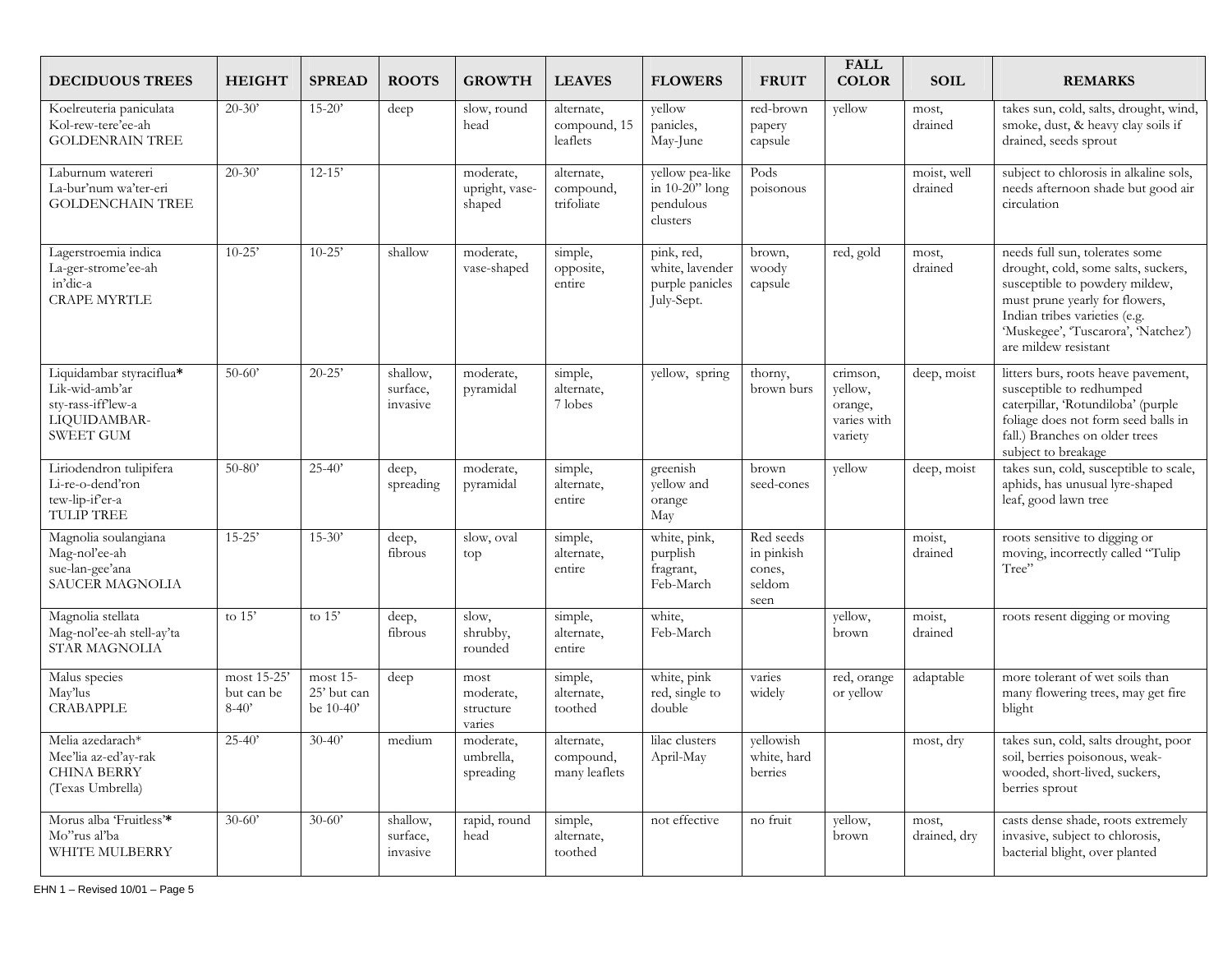| <b>DECIDUOUS TREES</b>                                                                                                                                                                     | <b>HEIGHT</b> | <b>SPREAD</b> | <b>ROOTS</b>                       | <b>GROWTH</b>                     | <b>LEAVES</b>                             | <b>FLOWERS</b>                            | <b>FRUIT</b>                      | <b>FALL</b><br><b>COLOR</b> | <b>SOIL</b>                                                     | <b>REMARKS</b>                                                                                                                                                                                                                                                                                                                                                                                                                           |
|--------------------------------------------------------------------------------------------------------------------------------------------------------------------------------------------|---------------|---------------|------------------------------------|-----------------------------------|-------------------------------------------|-------------------------------------------|-----------------------------------|-----------------------------|-----------------------------------------------------------------|------------------------------------------------------------------------------------------------------------------------------------------------------------------------------------------------------------------------------------------------------------------------------------------------------------------------------------------------------------------------------------------------------------------------------------------|
| Nyssa sylvatica<br>Nis'sa sil-vat'i-ka<br>TUPELO-SOUR GUM                                                                                                                                  | $30-40'$ +    | $15 - 30'$    | medium                             | slow to<br>moderate,<br>pyramidal | simple,<br>opposite,<br>entire            | green, white<br>April-June                | blue-black<br>on female           | scarlet,<br>orange          | most, wet                                                       | tolerates poor drainage, susceptible<br>to chlorosis in alkaline soils, one of<br>the best lawn trees for fall color                                                                                                                                                                                                                                                                                                                     |
| Paulownia tomentosa<br>Pah-low'ne-a<br>toe-men-toe'sa<br><b>EMPRESS TREE</b>                                                                                                               | $30 - 50'$    | $30 - 50'$    | shallow                            | fast, broad,<br>open crown        | simple,<br>opposite, very<br>large, ovate | lavender,<br>showy,<br>fragrant,<br>April | egg-shaped<br>seed<br>capsule     |                             | prefers moist<br>well drained<br>but is<br>adaptable to<br>most | litter from seeds, flowers and leaves<br>can be problems, avoid windy areas<br>because of brittle branches and leaf<br>damage, relatively short-lived, frost<br>tender                                                                                                                                                                                                                                                                   |
| Pistacia chinensis<br>Pis-tay'shia chi-nen'sis<br>CHINESE PISTACHE                                                                                                                         | $30-40'$ +    | $30-40'$      | deep                               | slow,<br>umbrella,<br>zigzag      | alternate,<br>compound, 6<br>pr leaflet   | male, female<br>trees                     | reddish<br>seeds on<br>female     | orange, red                 | most,<br>drained                                                | takes sun, drought, cold to 20°,<br>gawky when young, susceptible to<br>verticillium wilt in poorly drained<br>situations. Good lawn tree.                                                                                                                                                                                                                                                                                               |
| Platanus acerifolia<br>Plat'a-nus ay-ser-I-fo'lia<br><b>LONDON PLANE TREE</b>                                                                                                              | $40 - 60'$    | $40 - 60'$    | medium                             | rapid, round<br>top               | simple,<br>alternate,<br>lobed            | not effective                             | brown,<br>ball-like<br>persistent | brown                       | most, poor                                                      | tolerates smog, drought, heat,<br>winter flooding, susceptible to<br>scale, spider mites, powdery<br>mildew, anthracnose, drops leaves<br>all summer, hairy leaves irritating                                                                                                                                                                                                                                                            |
| Note: Variety 'Bloodgood' resistant to anthracnose, 'Yarwood' resistant to powdery mildew. Powdery mildew is the more prevalent disease in Sacramento except during extended rainy seasons |               |               |                                    |                                   |                                           |                                           |                                   |                             |                                                                 |                                                                                                                                                                                                                                                                                                                                                                                                                                          |
| Platanus racemosa<br>Plat'a-nus ras-see-mo'sa<br><b>CALIFORNIA</b><br><b>SYCAMORE</b>                                                                                                      | $40 - 90'$    | $50 - 70'$    | shallow,<br>spreading              | rapid, round<br>top               | simple,<br>alternate,<br>lobed            | not effective                             | brown,<br>ball-like<br>persistent | brown                       | deep                                                            | takes sun, shade, cold, salts,<br>susceptible to spider mites, scale,<br>anthracnose, attractive bark, leaves<br>turn early, California native                                                                                                                                                                                                                                                                                           |
| Populus alba*<br>Pop'yew-lus al'ba<br><b>WHITE POPLAR</b>                                                                                                                                  | $40 - 60'$    | $40 - 60'$    | shallow,<br>spreading,<br>invasive | rapid, broad<br>head              | simple,<br>alternate,<br>lobed            | catkins                                   |                                   | yellow                      | any, wet or<br>dry                                              | takes sun, shade salts, susceptible to<br>thrips, leafhoppers, suckers<br>profusely, plant at least 30' from<br>sewer lines, short-lived                                                                                                                                                                                                                                                                                                 |
| to borers and are short-lived in heavy clay soils.                                                                                                                                         |               |               |                                    |                                   |                                           |                                           |                                   |                             |                                                                 | Prunus species- There are many varieties of flowering plum and cherry. Most are small trees to about 20-30'. Prunus cerasifera 'Atropurpurea', purple leaf plum, has been somewhat overplanted. If not thinned it<br>is prone to blow over. Check Sunset Western Garden Book for list of the many Prunus species and varieties. Flowering plums subject to aphids, scale, borers. Relatively short-lived. Flowering cherries are subject |
| Pyrus calleryana<br>Py'rus kal-ery'an-a<br>ORNAMENTAL PEAR                                                                                                                                 | $20-40'$      | $25 - 30'$    | deep                               | fast.<br>pyramidal                | simple,<br>alternate,<br>toothed          | white clusters,<br>March                  | small,<br>inedible                | scarlet red                 | most, moist                                                     | resists fireblight, 'Bradford' has<br>narrow crotches subject to<br>breakage. See Sunset Western<br>Garden Book for information on<br>newer improved varieties like<br>'Redspire' and 'Chanticleer'                                                                                                                                                                                                                                      |
| Quercus coccinea<br>Kwer'kus kok-sin'ea<br><b>SCARLET OAK</b>                                                                                                                              | $60 - 80'$    | $35 - 40'$    | deep,<br>spreading                 | fast, open<br>head                | simple, deep<br>lobes                     | catkins                                   | acorn, deep<br>cupp               | scarlet                     | rich, deep                                                      | takes sun, some drought, excellent<br>lawn/street tree, best oak for fall<br>color, fairly pest free                                                                                                                                                                                                                                                                                                                                     |
| Quercus douglasii<br>Kwer'kus dug-las-si'eye<br>CALIFORNIA BLUE OAK                                                                                                                        | $40 - 60'$    | $25 - 50'$    | shallow,<br>spreading              | slow, round<br>head               | simple,<br>alternate,<br>lobed            | catkins                                   | acorn,<br>shallow cup             | orange,<br>brown            | poor, dry                                                       | takes heat, drought, litters, plant by<br>itself and ignore, resents excess<br>water, California native                                                                                                                                                                                                                                                                                                                                  |
| Quercus lobata<br>Kwer'kus lo-bay'ta<br>VALLEY OAK<br>WHITE OAK                                                                                                                            | $50-70'$      | $50 - 70'$    | deep                               | slow-mod,<br>broad,<br>spreading  | simple,<br>alternate,<br>lobed            | catkins                                   | acorn,<br>shallow cup             | yellow,<br>brown            | deep,<br>drained                                                | takes sun, drought, gets oak galls,<br>long-lived, don't over water in<br>growing season, but will tolerate<br>winter flooding, California native                                                                                                                                                                                                                                                                                        |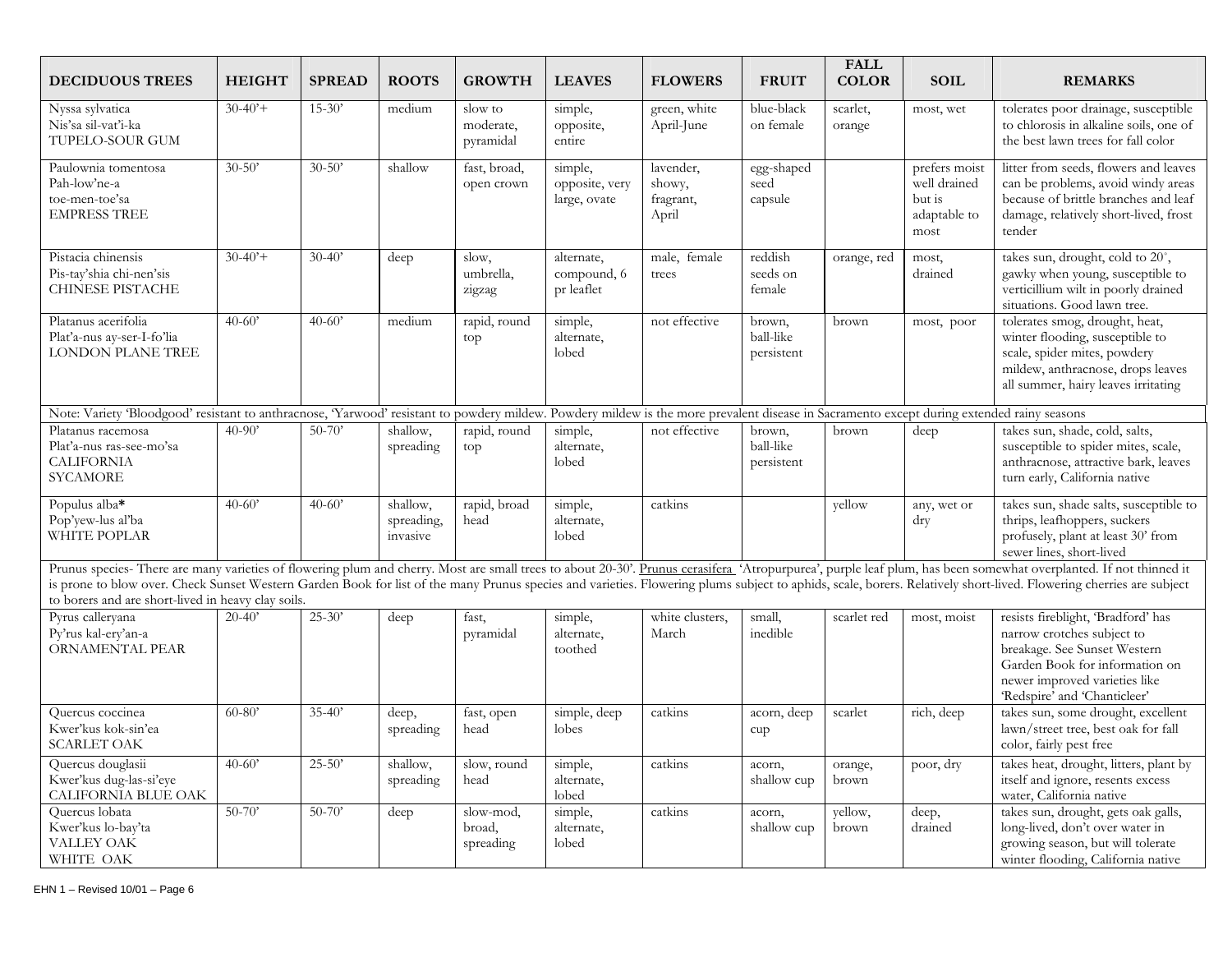| <b>DECIDUOUS TREES</b>                                                              | <b>HEIGHT</b> | <b>SPREAD</b> | <b>ROOTS</b>                      | <b>GROWTH</b>                                              | <b>LEAVES</b>                                     | <b>FLOWERS</b>                                 | <b>FRUIT</b>                                 | <b>FALL</b><br><b>COLOR</b> | <b>SOIL</b>                  | <b>REMARKS</b>                                                                                                                                                     |
|-------------------------------------------------------------------------------------|---------------|---------------|-----------------------------------|------------------------------------------------------------|---------------------------------------------------|------------------------------------------------|----------------------------------------------|-----------------------------|------------------------------|--------------------------------------------------------------------------------------------------------------------------------------------------------------------|
| Quercus palustris<br>Kwer'kus pal-us'tris<br>PIN OAK                                | $50 - 80'$    | $25 - 40'$    | deep,<br>fibrous                  | fast, broad<br>pyramid                                     | simple,<br>alternate,                             | catkins                                        | acorn, deep<br>cupp                          | scarlet                     | rich, moist<br>drained       | takes sun, needs watering, subject<br>to chlorosis in alkaline soil, brown<br>leaves hang on all winter, good<br>lawn tree, subject to aphids and<br>other insects |
| Quercus phellos<br>Kwer'cus fel'los<br>WILLOW OAK                                   | $50 - 80$     | $20-40'$      | deep                              | mod-fast,<br>conical or<br>rounded<br>crown                | simple,<br>alternate,<br>narrow, like<br>willow   | catkins                                        | acorns                                       | yellow-red                  | moist, well<br>drained       | beautiful fine textured tree                                                                                                                                       |
| Quercus robur<br>Kwer'cus ro'bur<br><b>ENGLISH OAK</b>                              | $50 - 80'$    | $40 - 50'$    | $\overline{deep}$                 | mod-fast,<br>broad,<br>rounded                             | simple,<br>alternate,<br>lobed                    | catkins                                        | acorns                                       | vellow-<br>brown            | adaptable                    | also in a narrow form 'Fastigiata'<br>with a spread of only 15', subject to<br>mildew and dieback                                                                  |
| Quercus rubra<br>Kwer'kus roo'bra<br>RED OAK                                        | $60 - 80'$    | $40 - 50'$    | deep                              | fast, round<br>top                                         | simple,<br>alternate,<br>lobed                    | catkins                                        | acorn                                        | red,<br>brown,<br>orange    | deep, moist                  | takes water, smog, makes good<br>lawn tree, Q. coccinea has better<br>fall color in valley                                                                         |
| Quercus shumardii<br>Kwer'cus shu-mar'dee<br>SHUMARD OAK                            | $60 - 80'$    | $40 - 60'$    | deep                              | mod-fast,<br>rounded<br>crown                              | simple                                            | catkins                                        | acorns                                       | red                         | adaptable                    | tolerates adverse sites, particularly<br>alkaline clay                                                                                                             |
| Robinia pseudoacacia*<br>ro-bin'i-a soo-do-a-ka'sha<br><b>BLACK LOCUST</b>          | $40 - 70'$    | $30 - 60'$    | medium,<br>spreading,<br>invasive | rapid, sparse,<br>open                                     | alternate,<br>compound                            | fragrant, white,<br>pea-shaped<br>clusters     | brown,<br>bean-like<br>pods                  | yellow                      | most, any                    | takes hot, dry areas, poor soil, has<br>brittle branches, thorns, root<br>suckers, short-lived, attracts bees,<br>purple & pink flowered varieties                 |
| Sapium sebiferum<br>Say'pium seb-iff'er-um<br>CHINESE TALLOW<br>TREE                | $35 - 40'$    | $35 - 40'$    | shallow,<br>some<br>surface       | fast, round<br>top                                         | heart-shaped                                      | yellow, catkin-<br>like                        | small, gray-<br>white<br>clusters            | red,<br>yellow,<br>orange   | most, moist                  | takes sun, acid soil, good lawn tree,<br>resists oak root fungus, prune<br>young tree for structure, small twigs<br>die back, roots may sucker                     |
| Sophora japonica<br>Soff-or'a ja-pon'i-ka<br>JAPANESE PAGODA<br><b>TREE</b>         | $30 - 40'$    | $20 - 40'$    | deep                              | mod,<br>round top                                          | alternate,<br>compound,<br>17 leaflets            | creamy white<br>clusters<br>July-Aug           | yellow,<br>bead-like<br>pods                 |                             | most                         | takes sun, cold, drought, dust,<br>smoke, flowers attract bees, good<br>lawn tree, fruit slippery, susceptible<br>to verticillium wilt                             |
| Sorbus aucuparia<br>Sor'bus ah'ku-pear-ee-a<br>EUROPEAN MOUNTAIN<br>ASH, ROWAN TREE | $20 - 30'$    | $15 - 20'$    | deep                              | mod-fast,<br>round head                                    | alternate,<br>pinnate,<br>toothed                 | flat clusters of<br>white flowers<br>in spring | orange/red<br>fruit in fall                  | orange/<br>red              | moist, well<br>drained, acid | prefers cooler areas, subject to<br>sunburn and borers in hot climates                                                                                             |
| Styrax japonicus<br>Sty'rax ja-pon'-i-ka<br><b>JAPANESE SNOWBELL</b>                | $20 - 30'$    | $20 - 30'$    | deep                              | slow-mod,<br>round head                                    | simple,<br>alternate,<br>toothed                  | white, bell-<br>shaped,<br>pendulous           | $\frac{1}{2}$ " ovoid<br>drape               | yellow                      | moist, well<br>drained       | beautiful flower clusters, attractive<br>from underneath                                                                                                           |
| Tilia americana<br>Til'ia a-mer-i-ca'na<br><b>AMERICAN LINDEN</b>                   | $40 - 60'$    | $30 - 50'$    | deep                              | mod-fast,<br>round head                                    | simple,<br>alternate,<br>toothed,<br>heart-shaped | yellowish-<br>white flowers,<br>fragrant       | gray/green<br>nutlet<br>clusters             | yellow                      | moist, well<br>drained       | good lawn tree, may attract aphids,<br>attracts bees                                                                                                               |
| Tilia cordata<br>Til'ia cor-day'ta<br>LITTLE LEAF LINDEN                            | $30 - 50'$    | $20-30'$ +    | deep                              | slow-mod,<br>pyramidal in<br>youth,<br>becoming<br>rounded | simple,<br>opposite<br>toothed                    | fragrant<br>clusters,<br>May                   | $\frac{gray}{ }$<br>green nutlet<br>clusters | yellow                      | fertile, moist               | takes sun, cold, some shade,<br>susceptible to aphids, good lawn<br>tree, attracts bees                                                                            |
| Zelkova serrata<br>Zel-ko'va ser-ray'ta<br>ZELKOVA                                  | $50 - 60'$    | $50 - 70'$    | shallow                           | mod to fast,<br>vase-shaped                                | simple,<br>alternate,<br>toothed                  | inconspicuous                                  | small seed<br>1/8"                           | red, russet,<br>yellow      | most                         | takes sun, cold, wind, salts, drought                                                                                                                              |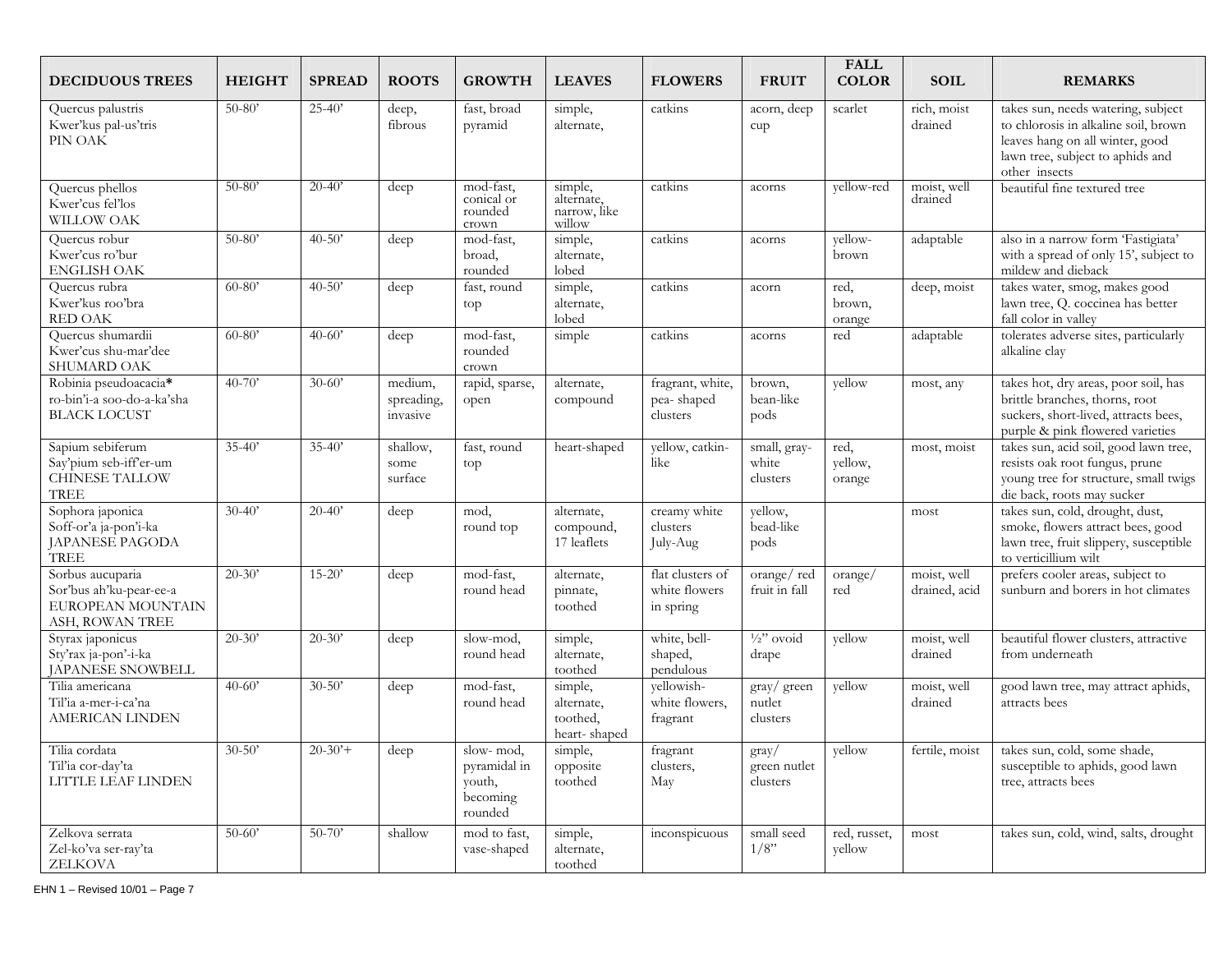| <b>DECIDUOUS TREES</b>                                        | <b>HEIGHT</b> | <b>SPREAD</b> | <b>ROOTS</b>               | <b>GROWTH</b>        | <b>LEAVES</b>                    | <b>FLOWERS</b>             | <b>FRUIT</b>                          | <b>FALL</b><br><b>COLOR</b> | <b>SOIL</b> | <b>REMARKS</b>                                           |
|---------------------------------------------------------------|---------------|---------------|----------------------------|----------------------|----------------------------------|----------------------------|---------------------------------------|-----------------------------|-------------|----------------------------------------------------------|
| Zizyphus jujube<br>Zy'siff-us ju-ju'be<br>IUIUBE-CHINESE DATE | $20-30'$      | $20-30'$      | medium,<br>some<br>surface | slow, open<br>zigzag | simple,<br>alternate,<br>toothed | small vellow,<br>June-July | red<br>brown,<br>date-like,<br>edible | vellow                      | deep, moist | tolerates some drought, salts, cold,<br>roots may sucker |

| <b>BROADLEAF</b><br><b>EVERGREEN TREES</b>                                                                | <b>HEIGHT</b> | <b>SPREAD</b> | <b>ROOTS</b>                       | <b>GROWTH</b>                    | <b>LEAVES</b>                          | <b>FLOWERS</b>                       | <b>FRUIT</b>                                       | <b>FALL</b><br><b>COLOR</b>  | <b>SOIL</b>           | <b>REMARKS</b>                                                                                                                                                 |
|-----------------------------------------------------------------------------------------------------------|---------------|---------------|------------------------------------|----------------------------------|----------------------------------------|--------------------------------------|----------------------------------------------------|------------------------------|-----------------------|----------------------------------------------------------------------------------------------------------------------------------------------------------------|
| Acacia baileyana*<br>A-kay'sha bay-li'an-a<br><b>BAILEY ACACIA</b>                                        | $15 - 25'$    | $15 - 30'$    | shallow.<br>spreading              | rapid, round<br>spreading        | compound, to<br>60 leaflets            | fluffy gold-<br>yellow,<br>Jan-March | seed pods                                          |                              | dry, well<br>drained  | tolerates drought, sun, shade, no<br>cold, roots may sucker                                                                                                    |
| Acacia melanoxylon*<br>A-kay'sha mel-an-ox'i-lon<br><b>BLACKWOOD ACACIA</b>                               | $30-40'$      | $20-40'$      | shallow,<br>spreading,<br>invasive | rapid, broad,<br>pyramidal       | simple,<br>alternate                   | fluffy,<br>cream-white,<br>Mar-April | brown seed<br>pods                                 |                              | dry, well<br>drained  | tolerates drought, some salt, sun, no<br>cold or strong wind, short-lived,<br>litters, brittle, roots heave pavement                                           |
| Arbutus unedo<br>Ar-bew'tus yew-ne'doe<br>STRAWBERRY TREE                                                 | $10-35'$      | $8-35'$       | medium                             | slow,<br>irregular,<br>rounding  | simple,<br>alternate,<br>entire        | white, urn-<br>shaped fall           | red berries,<br>edible but<br>mealy &<br>tasteless |                              | drained, acid         | tolerates drought, water if well<br>drained, attractive shreddy bark,<br>messy fruit, occasional aphids,<br>needs pruning to make into a tree                  |
| Casuarina equisetifolia<br>kas-ew-a-ree'na<br>ee-kwi-see-ti-fo'lia<br><b>BEEFWOOD</b><br><b>HORSETAIL</b> | $40 - 70'$    | $15 - 25'$    | shallow                            | rapid,<br>drooping,<br>pine-like | needle-like<br>branchlet               |                                      | red/<br>brown<br>cones                             |                              | poor                  | takes wet or dry soil, acid, salts,<br>good windbreak, litters, tough tree                                                                                     |
| Ceratonia siliqua<br>Ser-a-ton'i-a sil-lee'qua<br><b>CAROB</b>                                            | $20 - 45'$    | $20 - 55'$    | medium                             | slow, round<br>compact           | alternate,<br>compound,<br>10 leaflets | yellow<br>racemes,<br>spring         | $\overline{\text{brown}, 12"}$<br>edible pods      |                              | deep, well<br>drained | takes salts, heat, drought, dust,<br>smog, needs male & female tree for<br>fruit, top heavy, may blow over in<br>shallow soil, thinning helps                  |
| Cinnamomum camphora<br>Sin-am-o'mum kam-for'a<br><b>CAMPHOR TREE</b>                                      | $30 - 50'$    | $30 - 60'$    | shallow,<br>stout,<br>invasive     | slow, round<br>spreading         | simple,<br>opposite,<br>entire         | yellow clusters,<br>June             | black<br>berries                                   | yellow,<br>bronze in<br>cold | most,<br>drained      | takes sun, shade, drought, water<br>deeply, susceptible to vert. wilt, new<br>growth bronze color, loses many<br>leaves in March, litters, brittle<br>branches |
| Enobotrya japonica<br>E-rio-bot'ria jap-on'ik-a<br><b>LOQUAT</b>                                          | $15-30'$      | $15 - 30'$    | medium                             | mod, round,<br>compact           | simple,<br>alternate,<br>entire        | white, fragrant<br>Nov-Jan           | orange,<br>yellow,<br>edible                       |                              | most,<br>drained      | takes sun, drought, alkaline soil,<br>susceptible to fireblight, messy fruit                                                                                   |
| Eucalyptus nicholii<br>Yew-kal-ip'tus ni'ko-li<br>NICHOL'S WILLOW-<br><b>LEAFED EUCALYPTUS</b>            | to $40'$      | to $30'$      | shallow,<br>invasive               | rapid,<br>weeping,<br>crown      | simple,<br>alternate,<br>entire        | small, white<br>Jan-March            | brown-urn<br>capsules,<br>May-June                 |                              | most,<br>drained      | takes sun, wind, drought, some<br>cold, litters, thin top to prevent<br>toppling, tolerates poor soil                                                          |
| Eucalyptus polyanthemos<br>Yew-kal-ip'tus poly-an'them-<br><b>OS</b><br><b>SILVER DOLLAR GUM</b>          | $40 - 50'$    | $10-40'$      | shallow,<br>invasive               | rapid, uneven<br>crown           | simple,<br>alternate,<br>entire        | small, white<br>Jan-March            | brown-urn<br>capsules,<br>May-June                 |                              | most,<br>drained      | takes sun, wind, drought, salts,<br>some cold, litters, tolerates poor<br>soil                                                                                 |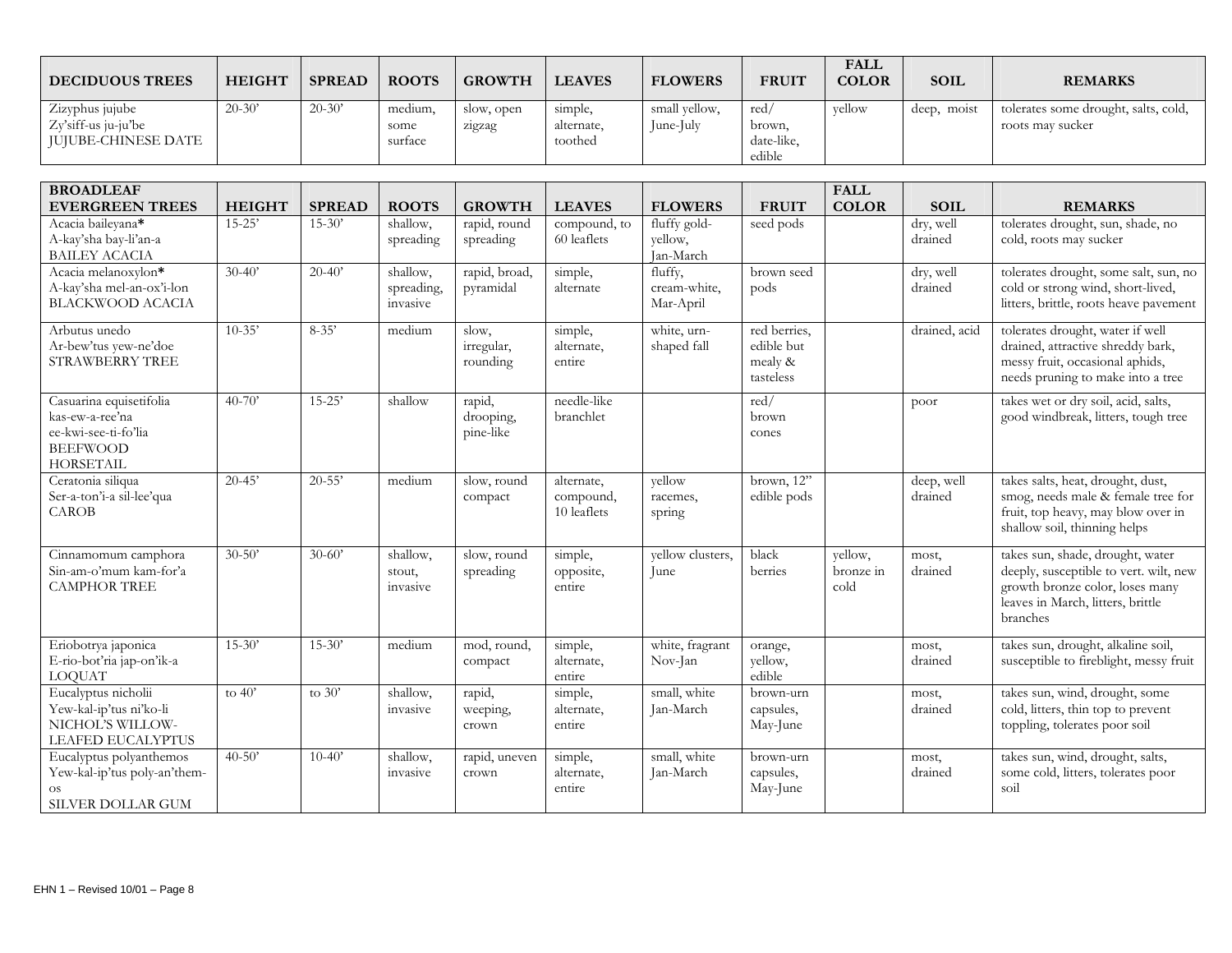| <b>BROADLEAF</b>                                                                                     |               |               |                                 |                              |                                   |                                      |                                 | <b>FALL</b>  |                       |                                                                                                                                                                 |
|------------------------------------------------------------------------------------------------------|---------------|---------------|---------------------------------|------------------------------|-----------------------------------|--------------------------------------|---------------------------------|--------------|-----------------------|-----------------------------------------------------------------------------------------------------------------------------------------------------------------|
| <b>EVERGREEN TREES</b>                                                                               | <b>HEIGHT</b> | <b>SPREAD</b> | <b>ROOTS</b>                    | <b>GROWTH</b>                | <b>LEAVES</b>                     | <b>FLOWERS</b>                       | <b>FRUIT</b>                    | <b>COLOR</b> | <b>SOIL</b>           | <b>REMARKS</b>                                                                                                                                                  |
| Eucalyptus sideroxylon<br>Yew-kal-ip'tus sy-der-ox'il-ib<br>RED IRONBARK                             | $30 - 50'$    | $10-40'$      | mod,<br>spreading               | mod, open<br>crown           | simple,<br>alternate,<br>entire   | rose colored,<br>Nov-Feb             | brown<br>capsules               |              | most,<br>drained      | takes sun, wind, smoke, dust, some<br>cold, poor soil, salts, drought non-<br>shedding bark, best adapted<br>eucalyptus to wide range of<br>conditions          |
| Grevillea robusta*<br>Grev-ill'ea ro-bus'ta<br><b>SILK OAK</b>                                       | $40 - 60'$    | $20 - 35'$    | shallow,<br>invasive            | rapid, open<br>head          | compound,<br>toothed,<br>leaflets | orange sprays,<br>May-June           | brown<br>woody<br>pods          |              | most, well<br>drained | takes sun, frost damage, no wind,<br>grows in poor compacted soil,<br>litters, brittle wood, temporary tree,<br>drops leaves regularly                          |
| Heteromeles arbutifolia<br>Het-er-o-mee'leez ar-bew-ti-<br>fo'lia<br>TOYON-CHRISTMAS<br><b>BERRY</b> | $15 - 25'$    | $15 - 20'$    | medium                          | mod, shrub<br>or tree        | simple,<br>toothed                | white clusters,<br>June-July         | red berries                     |              | most,<br>drained      | takes sun, part shade, drought,<br>susceptible to scale, thrips, aphids,<br>thrives if watered, but is drought<br>tolerant, CA native, prune to one<br>trunk    |
| Laurus nobilis<br>Law-rus no'bil-is<br><b>SWEET BAY</b><br><b>GRECIAN LAUREL</b>                     | $30 - 40'$    | $20 - 40'$    | deep                            | slow,<br>compact,<br>conical | simple, entire                    | yellow, green,<br>spring             | black<br>berries                |              | most, well<br>drained | takes sun, shade, leaves used for<br>seasoning (commercial bay leaf),<br>container tree, takes well to<br>pruning, suckers                                      |
| Ligustrum lucidum*<br>Ly-gus'strum loo-sid-um<br><b>GLOSSY PRIVET</b>                                | $25 - 35'$    | $15 - 20'$    | deep                            | rapid, round<br>head         | simple,<br>opposite,<br>entire    | white, fragrant,<br>July-Aug         | black<br>berries,<br>Sept-Feb   |              | most                  | takes sun, some shade, drought,<br>salts, messy, berries sprout<br>everywhere                                                                                   |
| Magnolia grandiflora<br>Mag-no'lia gran-di-flo'ra<br>SOUTHERN MAGNOLIA                               | $50 - 60'$    | $40 - 50'$    | shallow to<br>deep,<br>invasive | slow, round<br>head          | simple,<br>alternate,<br>entire   | white, fragrant<br>Apr-July          | brown-egg<br>shape, red<br>seed |              | deep, moist           | takes sun, wind, some cold, litters<br>year round, massive roots compete<br>with lawn. See Sunset for available<br>smaller varieties                            |
| Maytenus boaria<br>May-tee'nus boa'ree-a<br><b>MAYTEN TREE</b>                                       | $20 - 40'$    | $10-30'$      | deep                            | slow, round,<br>weeping      | simple,<br>alternate,<br>toothed  | green-white<br>clusters,<br>May-June | small<br>scarlet<br>capsules    |              | most, well<br>drained | takes sun, shade, heat some cold,<br>salts, drought, 'Green Showers' has<br>uniform canopy, must have<br>excellent drainage, dieback of<br>branches from fungus |
| Pyrus kawakamii<br>Py'-rus ka-wa-kam'i<br><b>EVERGREEN PEAR</b>                                      | $25 - 30'$    | $25 - 30'$    | medium<br>to deep               | mod, open,<br>irregular      | simple,<br>opposite,<br>entire    | white clusters,<br>spring            | small,<br>inedible              |              | most                  | takes sun, cold, susceptible to<br>aphids, leafspot, fireblight, must<br>prune to tree form, loses most<br>leaves cold winters                                  |
| Quercus agrifolia<br>Kwer'kus ag-rif-o'lee-ya<br>CALIFORNIA LIVE OAK                                 | $30 - 75'$    | $60 - 80'$    | medium,<br>spreading            | mod, round<br>crown          | simple,<br>alternate,<br>toothed  | catkins,                             | acorn,<br>shallow cup           |              | most, dry             | takes sun, shade, don't water,<br>susceptible to caterpillars, CA<br>native, drops leaves in spring                                                             |
| Quercus ilex<br>Kwer'kus eye'lex<br>HOLLY OAK                                                        | $40 - 50'$    | $40 - 50'$    | $\overline{\text{deep}}$        | mod, round<br>head           | simple,<br>alternate,<br>toothed  | catkins                              | acorn, deep<br>cupp             |              | most                  | takes sun, wind, drought, can take<br>heavy pruning, good lawn tree                                                                                             |
| Quercus suber<br>Kwer'kus sue'ber<br>CORK OAK                                                        | $50 - 70'$    | $50 - 70'$    | deep                            | slow, round<br>head          | simple,<br>toothed                | catkins                              | acorn                           |              | most, well<br>drained | takes sun, some cold, drought, gets<br>chlorosis in alkaline soil, corky bark<br>(commercial cork)                                                              |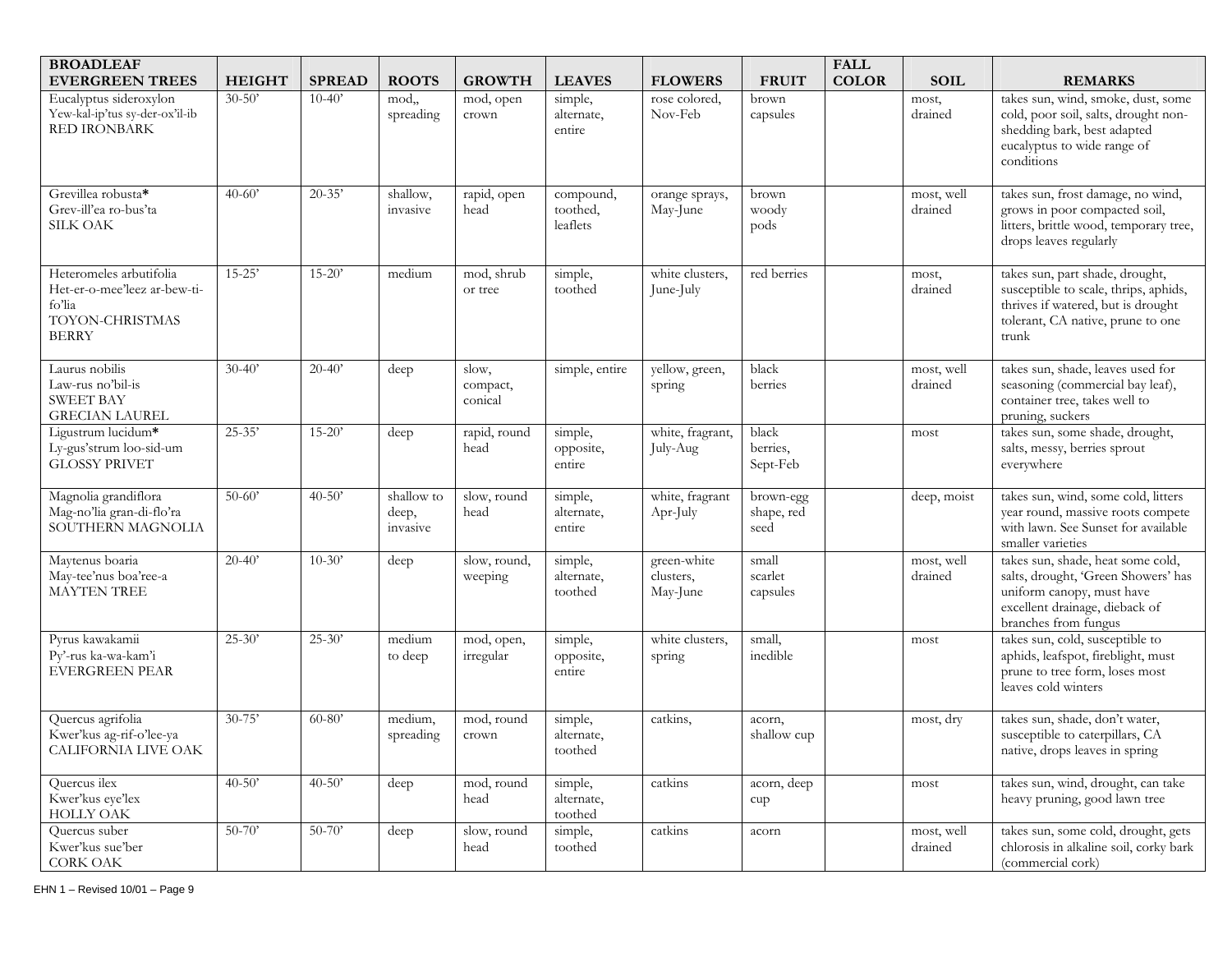| <b>BROADLEAF</b>                                                                                                     |               |               |                                   |                                |                                                 |                                   |                              | <b>FALL</b>                 |                        |                                                                                                                                                                |
|----------------------------------------------------------------------------------------------------------------------|---------------|---------------|-----------------------------------|--------------------------------|-------------------------------------------------|-----------------------------------|------------------------------|-----------------------------|------------------------|----------------------------------------------------------------------------------------------------------------------------------------------------------------|
| <b>EVERGREEN TREES</b>                                                                                               | <b>HEIGHT</b> | <b>SPREAD</b> | <b>ROOTS</b>                      | <b>GROWTH</b>                  | <b>LEAVES</b>                                   | <b>FLOWERS</b>                    | <b>FRUIT</b>                 | <b>COLOR</b>                | <b>SOIL</b>            | <b>REMARKS</b>                                                                                                                                                 |
| Rhus lancea<br>Rooz lan-see'a<br>AFRICAN SUMAC                                                                       | to $25'$      | to $25'$      | shallow                           | slow, open<br>spreading        | opposite,<br>compound, 3<br>leaflets            |                                   | Yellow or<br>red berries     |                             | most,<br>drained       | takes heat, drought, good lawn tree,<br>berries on female tree are messy,<br>can blow over if not thinned<br>properly                                          |
| Schinus molle*<br>Sky'nus moll'e<br><b>CALIFORNIA PEPPER</b><br>TREE                                                 | $20 - 40'$    | $20 - 40'$    | shallow,<br>invasive              | rapid, wide<br>spreading       | alternate,<br>compound, 60<br>leaflets          | yellow panicles<br>all year       | rose<br>colored<br>berries   |                             | most                   | takes heat, shade, drought, poor<br>drainage, frost damage, susceptible<br>to scale, aphids, litters, roots lift<br>pavement                                   |
| Ulmus parvifolia<br>Ull'mus par-vi-fo'li-a<br><b>CHINESE ELM</b>                                                     | $40 - 60'$    | $40 - 60'$    | shallow,<br>but no<br>problem     | rapid, vase<br>weeping         | simple,<br>alternate,<br>toothed                |                                   | brown,<br>winged nut         |                             | most                   | takes sun, shade, poor soil, leaves<br>drop in cold weather, resists elm<br>leaf beetle, thin to prevent blow<br>over, leaf breakage, flaky bark               |
| Umbellularia californica<br>Um-bell-yew-lay'ria<br>Kal-i-forn'i-ka<br>CALIFORNIA LAUREL<br>OREGON MYRTLE-BAY<br>TREE | $40 - 75'$    | $30 - 50'$    | medium                            | slow, round<br>crown           | simple,<br>alternate,<br>entire                 | yellow clusters<br>May-June       | olive-<br>shaped fruit       |                             | most, moist<br>drained | takes sun, shade, cold, wind,<br>drought, strong flavored leaves<br>used for seasoning, CA native                                                              |
| <b>CONIFER TREES</b>                                                                                                 | <b>HEIGHT</b> | <b>SPREAD</b> | <b>ROOTS</b>                      | <b>GROWTH</b>                  | <b>LEAVES</b>                                   | <b>FLOWERS</b>                    | <b>FRUIT</b>                 | <b>FALL</b><br><b>COLOR</b> | <b>SOIL</b>            | <b>REMARKS</b>                                                                                                                                                 |
| Calocedrus decurrens<br>Cal-o-see'drus<br>dee-kerr'ens<br><b>INCENSE CEDAR</b>                                       | $50-90'$      | $40 - 50'$    | deep,<br>lateral                  | slow, dense<br>pyramidal       | dark green<br>scales                            |                                   | red/<br>brown<br>cones       |                             | most, poor             | takes sun, shade, heat, wind,<br>drought, foliage is aromatic, aka<br>Libocedrus, CA native, older trees<br>more open, less attractive                         |
| Cedrus atlantica<br>See'-drus at-lan'tik-a<br><b>ATLAS CEDAR</b>                                                     | $50-60'$      | $30 - 40'$    | deep                              | slow, open<br>pyramidal        | blue-green<br>needles                           |                                   | 3" cones                     |                             | most,<br>drained       | takes sun, wind, cold, good lawn<br>tree, 'Glauca' silvery blue                                                                                                |
| Cedrus deodara<br>See'drus dee-o-dar'a<br>DEODAR CEDAR                                                               | $50-95'$      | $40 - 50'$    | deep                              | fast<br>spreading<br>pyramidal | light green<br>needles                          |                                   | $\overline{5"}$ cones        |                             | most,<br>drained       | takes sun, wind, drought, some<br>cold, good lawn tree, needs much<br>space, top nods naturally                                                                |
| Cupressocyparis leylandi*<br>Kew-press-o-sy'par-is<br>ley-lan'di-eye<br>LEYLAND CYPRESS                              | to $50'$      | to $30'$      | shallow,<br>spreading             | very rapid,<br>pyramidal       | gray-green<br>scales                            |                                   | small,<br>brown<br>cones     |                             | most                   | becomes floppy, very susceptible to<br>canker, no cure, short-lived (10-15<br>years), prone to blowing over                                                    |
| Cupressus glabra<br>Kew-press'us glay'bra<br>SMOOTH ARIZONA<br><b>CYPRESS</b>                                        | $20-40'$      | $8 - 20'$     | shallow,<br>fibrous,<br>spreading | rapid, narrow<br>pyramidal     | blue-gray<br>green scales                       |                                   | 1" brown<br>cones            |                             | poor, sandy            | takes sun, wind, drought, somewhat<br>susceptible to coryneum canker                                                                                           |
| Cupressus sempervirens<br>Kew-press'us<br>sem-per-vy'rens<br>ITALIAN CYPRESS                                         | $20-60'$      | $8 - 15'$     | deep                              | slow, narrow<br>conical        |                                                 |                                   | cones to<br>$1\frac{1}{2}$ " |                             | most, well<br>drained  | drought tolerant, good border tree,<br>may get coryneum canker, no cure                                                                                        |
| Ginkgo biloba<br>Ging'ko bil-o'ba<br>MAIDENHAIR TREE                                                                 | $70-80'$      | $50 - 60'$    | deep                              | slow, conical<br>lacy          | simple,<br>alternate,<br>entire, fan-<br>shaped | $\overline{20}$ years to<br>bloom | plum-like                    | golden<br>yellow            | most, deep<br>drained  | takes sun, shade, cold, wind, smog,<br>female flower & fruit odor<br>offensive, plant male trees only,<br>grafted equals male, no known<br>insects or diseases |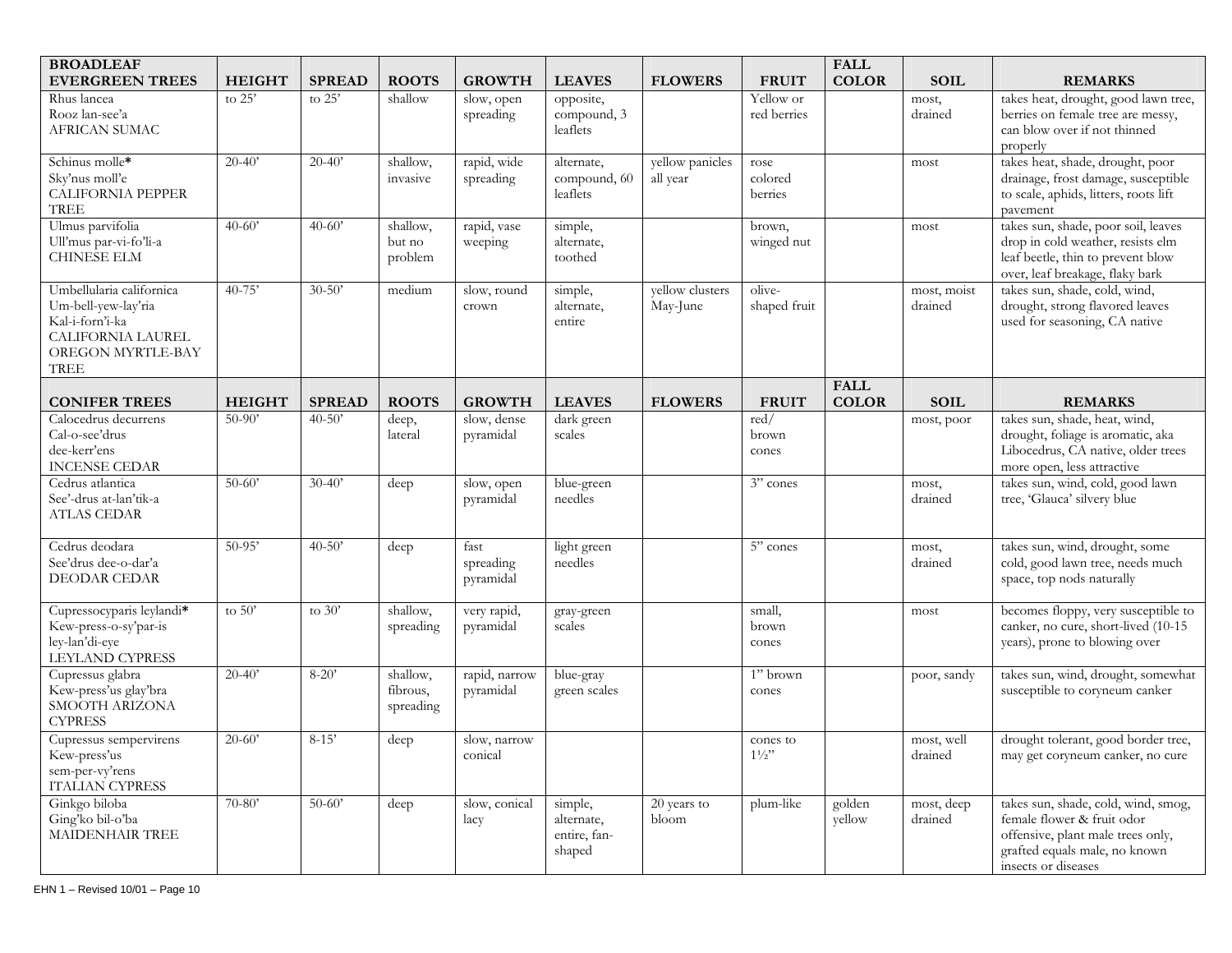| <b>CONIFER TREES</b>                                                                             | <b>HEIGHT</b> | <b>SPREAD</b> | <b>ROOTS</b> | <b>GROWTH</b>                   | <b>LEAVES</b>                               | <b>FLOWERS</b> | <b>FRUIT</b>                       | <b>FALL</b><br><b>COLOR</b> | <b>SOIL</b>              | <b>REMARKS</b>                                                                                                        |
|--------------------------------------------------------------------------------------------------|---------------|---------------|--------------|---------------------------------|---------------------------------------------|----------------|------------------------------------|-----------------------------|--------------------------|-----------------------------------------------------------------------------------------------------------------------|
| Metasequoia                                                                                      | TO 90'        | TO 50'        | deep         | moderate,                       | needles, flat                               |                | cones,                             | yellow,                     | moist,                   | deciduous conifer, good lawn tree,                                                                                    |
| glyptostroboides<br>Met-a-see-quoy'a<br>glip-to-stro-boi'deez<br><b>DAWN REDWOOD</b>             |               |               |              | conical                         | sprays                                      |                | winged<br>seed                     | bronze                      | drained                  | propagate by rooting cuttings in<br>moist sand in September,<br>prehistoric tree rediscovered                         |
| Picea pungens<br>Py'see-a pun'jens<br><b>COLORADO SPRUCE</b>                                     | $60 - 80'$    | $40 - 50'$    | shallow      | slow,<br>pyramidal              | bluish needles                              |                | 4" cones                           |                             | most,<br>drained         | takes sun, shade, cold, susceptible<br>to spider mites, variety 'Glauca' is<br>blue                                   |
| Pinus canariensis<br>Py'nus kan-air-i-an'sis<br><b>CANARY ISLAND PINE</b>                        | $60 - 80'$    | $25 - 35'$    | deep         | rapid,<br>pyramidal             | needles in 3's<br>$9-12"$                   |                | 8" cones                           |                             | poor, sandy,<br>drained, | takes sun, drought, needles freeze at<br>10° F, droops gracefully                                                     |
| Pinus contorta<br>Py'nus kon-tort'a<br><b>BEACH PINE</b>                                         | $30 - 35'$    | $20 - 25'$    | shallow      | moderate,<br>open crown         | needles in 2's<br>$1\frac{1}{4} - 2$ "      |                | $2$ " cones                        |                             | most, poor               | takes sun, wind, cold, drought,<br>needles twist, good small pine                                                     |
| Pinus coulteri<br>Py'nus coal'ter-i<br>COULTER-BIG CONE<br><b>PINE</b>                           | $40 - 90'$    | $30 - 60'$    | deep         | moderate,<br>open crown         | needles in 3's,<br>$5 - 10$ "               |                | 12" cones                          |                             | dry, poor                | takes sun, wind, cold, drought, has<br>edible nuts, heavy cones (5lbs) can<br>cause injury                            |
| Pinus eldarica<br>Py'nus el-da-rik'a<br>MONDELL PINE                                             | $30 - 80'$    | $20 - 40'$    | deep         | fast, open<br>top               | gray-green<br>needles in 2's                |                | $4"$ cones                         |                             | most, dry                | takes sun, wind, drought, smog,<br>good Christmas tree and erosion<br>control, pyramidal in youth                     |
| Pinus halepensis<br>Py'nus hal-ep-en'sis<br>ALEPPO PINE                                          | $30 - 60'$    | $20 - 30'$    | deep         | rapid, open<br>top              | gray-green<br>needles in 2's                |                | 4" cones                           |                             | most, dry                | takes sun, wind, used for windbreak<br>and erosion control                                                            |
| Pinus radiata*<br>Py'nus ray-di-ay'ta<br><b>MONTEREY PINE</b>                                    | $40 - 80'$    | $30 - 50'$    | shallow      | rapid,<br>pyramid               | needles<br>$3-6$ " in $3\textdegree$        |                | grayish 5"<br>cones,<br>persistent |                             | any                      | not adapted to central valley,<br>subject to bark beetles, often very<br>short-lived here<br>(12-20 years), CA native |
| Pinus nigra<br>Py'nus ny'gray<br><b>AUSTRIAN PINE</b>                                            | $35 - 50'$    | $25 - 40'$    | deep         | moderate,<br>wide,<br>pyramid   | green-black<br>needles<br>$3-6$ " in $2$ 's |                | 3" cones                           |                             | any                      | takes adverse growing conditions,<br>used for lawns, erosion control,<br>windbreak                                    |
| Pinus patula<br>Py'nus pa-tu'la<br>JELECOTE PINE                                                 | $40 - 80'$    | deep          | fast         | slender,<br>pyramid             | needles to 12"<br>in $3's$                  |                | 4" cones                           |                             | most                     | takes sun, wind, graceful tree,<br>slender needles hang straight down                                                 |
| Pinus pinea<br>Py'nus py-ne'a<br>ITALIAN STONE PINE                                              | $40 - 80'$    | $40 - 50'$    | deep         | moderate,<br>flat top           | needles 5-8"<br>in $2's$                    |                | 5" cones                           |                             | most sandy               | takes sun, wind, drought, lawn or<br>shade tree, becomes top heavy,<br>can split or blow over                         |
| Pinus sylvestris<br>Py'nus sil-vest'ris<br><b>SCOTCH PINE</b>                                    | $70 - 100'$   | $40 - 70'$    | deep         | moderate,<br>droopy,<br>pyramid | needles<br>$1\frac{1}{2} - 3$ " in 2's      |                | 2" cones                           |                             | poor, sandy              | wind resistant, a good Christmas<br>tree                                                                              |
| Pinus thunbergiana<br>Py'nus thun-ber'jee-an-a<br>JAPANESE BLACK<br>$\ensuremath{\mathrm{PINE}}$ | to $100'$     | to $70'$      | shallow      | moderate,<br>broad,<br>conical  | needles<br>$3-4\frac{1}{2}$ in 2's          |                | $\overline{3"}$ cones              |                             | any                      | hardy in most climates, excellent<br>in planters                                                                      |

EHN 1 – Revised 10/01 – Page 11